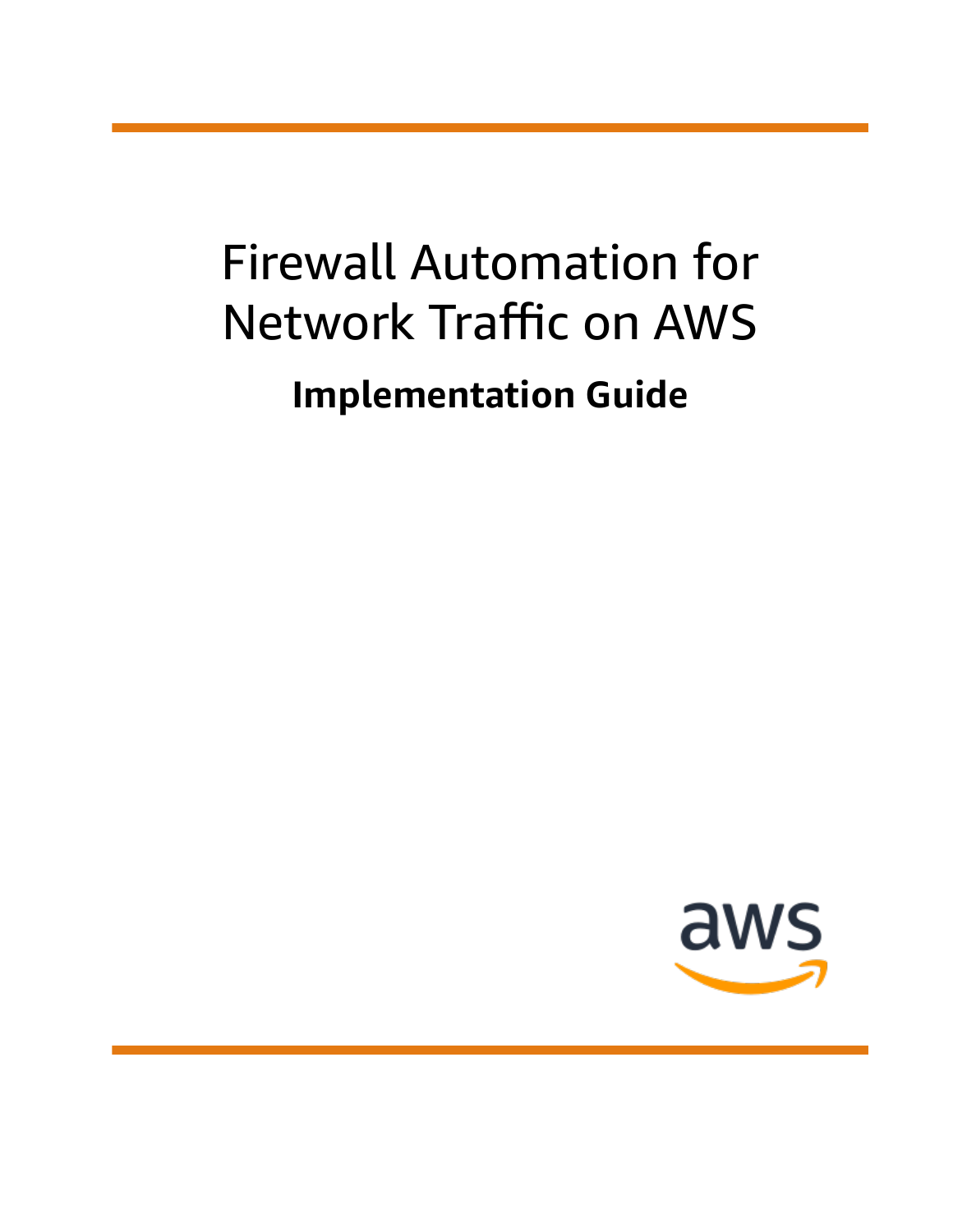### **Firewall Automation for Network Traffic on AWS: Implementation Guide**

Copyright © Amazon Web Services, Inc. and/or its affiliates. All rights reserved.

Amazon's trademarks and trade dress may not be used in connection with any product or service that is not Amazon's, in any manner that is likely to cause confusion among customers, or in any manner that disparages or discredits Amazon. All other trademarks not owned by Amazon are the property of their respective owners, who may or may not be affiliated with, connected to, or sponsored by Amazon.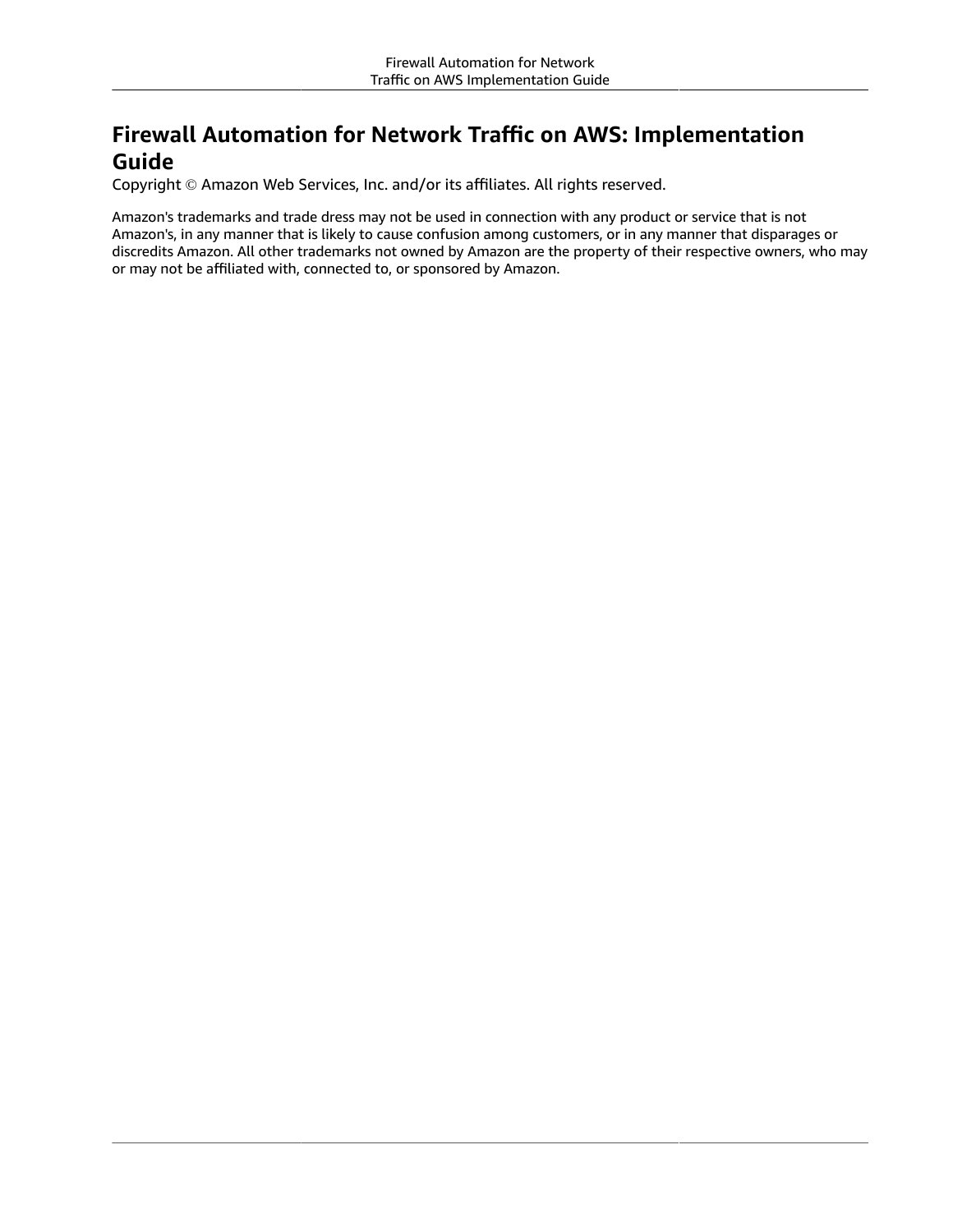### **Table of Contents**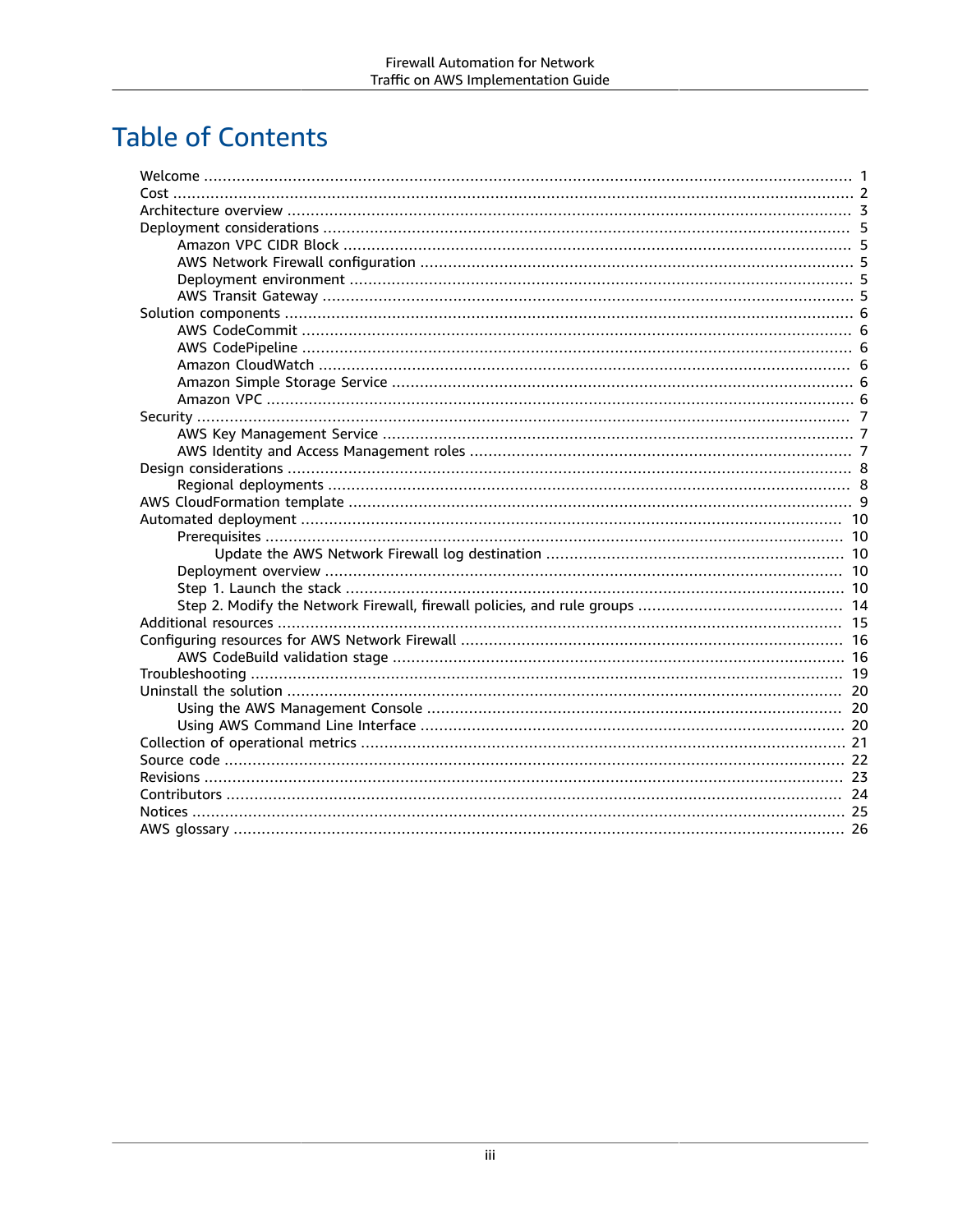# <span id="page-3-0"></span>AWS Solution for automating AWS Network Firewall deployments

Publication date:*February 2021 [\(last update](#page-25-0) (p. [23\)](#page-25-0): April 2021)*

Firewall Automation for Network Traffic on AWS configures the AWS resources needed to filter network traffic. With this solution, you can inspect hundreds or thousands of Amazon VPCs and accounts in one place. This solution saves you time by automating the process of provisioning a centralized AWS [Network](http://aws.amazon.com/network-firewall/) [Firewall](http://aws.amazon.com/network-firewall/) to inspect traffic between VPCs. You can also centrally configure and manage your AWS Network Firewall, firewall policies, and rule groups.

This solution utilizes AWS Network Firewall to provide granular visibility and control of your network traffic. This allows you to accomplish network segmentation, egress domain filtering, and intrusion prevention through event-driven logging. You can enable AWS Network Firewall in your Amazon VPC environments with just a few clicks in the AWS Management Console. AWS Network Firewall automatically scales with network traffic to provide high availability protections without the need to set up or maintain the underlying infrastructure. This solution also helps you collaborate and manage the changes to the AWS Network Firewall configuration by using GitOps workflow.

This implementation guide describes architectural considerations and configuration steps for deploying Firewall Automation for Network Traffic on AWS in the Amazon Web Services (AWS) Cloud. It includes links to an AWS [CloudFormation](http://aws.amazon.com/cloudformation/) template that launches and configures the AWS services required to deploy this solution using AWS best practices for security and availability.

This guide is intended for IT architects, DevOps professionals, technology professionals, network engineers, and security engineers who have practical experience architecting in the AWS Cloud.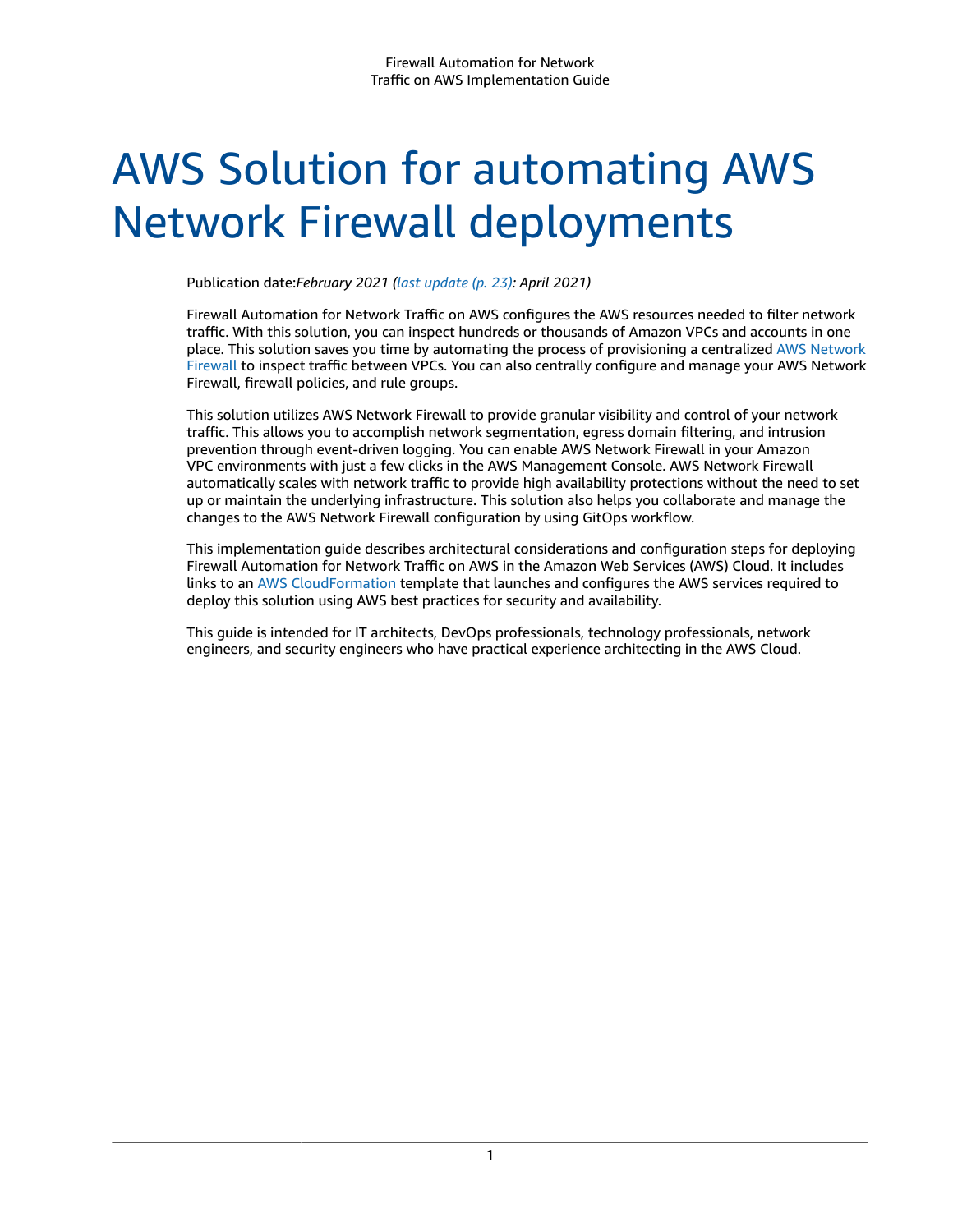# <span id="page-4-0"></span>Cost

You are responsible for the cost of the AWS services used while running this solution. As of February 2021, the estimated cost for running this solution for two network firewall endpoints in two availability zones, 5 GB of traffic per day, with default settings in the US East (N. Virginia) Region is **approximately \$620.55 per month**. This includes estimated charges for AWS CodePipeline, AWS CodeBuild, and Amazon Simple Storage Service (Amazon S3).

| <b>AWS Service</b>                                               | <b>Dimensions</b>                                | <b>Total Cost (per month)</b>                                                            |
|------------------------------------------------------------------|--------------------------------------------------|------------------------------------------------------------------------------------------|
| <b>AWS Network Firewall</b><br>(Endpoint)                        | 2 endpoints/24 hours (\$0.395/<br>endpoint/hour) | \$568.80                                                                                 |
| AWS Network Firewall (data<br>processed)                         | 5 GB (\$0.065/GB)                                | \$9.75                                                                                   |
| <b>AWS Transit Gateway (VPC</b><br>attachment)                   | 24 hours (\$0.05/hour)                           | \$36.00                                                                                  |
| AWS Transit Gateway (data<br>processed)                          | 10 GB (\$0.02/GB)                                | \$6.00                                                                                   |
| Amazon Code Services<br>(CodePipeline, CodeBuild,<br>CodeCommit) |                                                  | Depends on number of AWS<br>CodePipeline executions                                      |
| Amazon S3                                                        |                                                  | Depends on number of AWS<br>CodePipeline executions and<br>Network Firewall Log Activity |
|                                                                  | Total                                            | \$620.55                                                                                 |

Prices are subject to change. For full details, refer to the pricing webpage for each AWS service you will be using in this solution.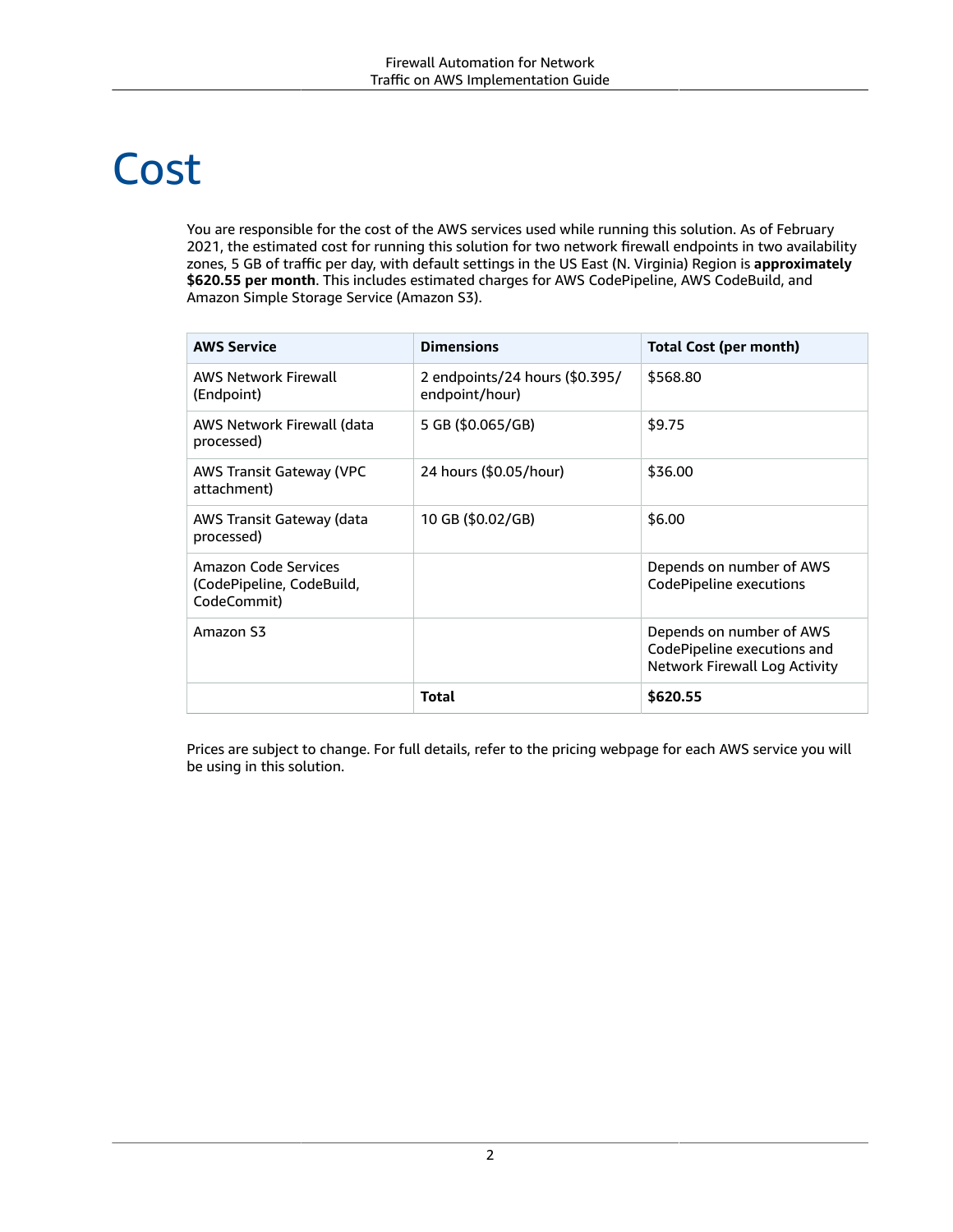## <span id="page-5-0"></span>Architecture overview



### **Figure 1: Firewall Automation for Network Traffic on AWS architecture**

Deploying this solution with the default parameters builds the following environment in the AWS Cloud.

The AWS CloudFormation template deploys an [inspection](http://aws.amazon.com/blogs/networking-and-content-delivery/deployment-models-for-aws-network-firewall/) VPC with a total of four subnets in randomly selected availability zones in the Region where the solution is deployed. Two of the subnets are used to create VPC Transit Gateway attachments if you provide an existing AWS Transit Gateway ID. The other two subnets are used to create AWS Network Firewall endpoints in two randomly selected availability zones. The template creates a new AWS CodeCommit repository and a default network firewall configuration that allows all traffic. The template also includes a set of examples to help you create new rule groups. You can modify the configuration package in the CodeCommit repository. This invokes the AWS CodePipeline to run the following stages:

**Validation stage**–AWS Network Firewall configuration is validated using AWS Network Firewall APIs with dry run mode enabled. This allows the user to find any unexpected issues before attempting an actual change. This stage also checks the JSON file structure and checks if all the referenced files in the configuration exist in the package.

**Deployment stage**–A new Network Firewall, Network Firewall policy, and rule groups are created in this stage. If any of the resources already exist the resources are updated. This stage also helps with detecting any changes and remediates by applying the latest configuration from the AWS CodeCommit repository. The rule groups changes will roll back to the original state if one of the rule group changes fails. The appliance mode activates for the TGW-VPC attachment to avoid asymmetric traffic. For more information, refer to [Appliance](https://docs.aws.amazon.com/vpc/latest/tgw/transit-gateway-appliance-scenario.html) in a shared services VPC.

This solution also creates Amazon VPC route tables for each availability zone with a default route destination with the target as Amazon VPC endpoint for AWS Network Firewall. A shared route table with firewall subnets is also created with default route destination with the target as the transit gateway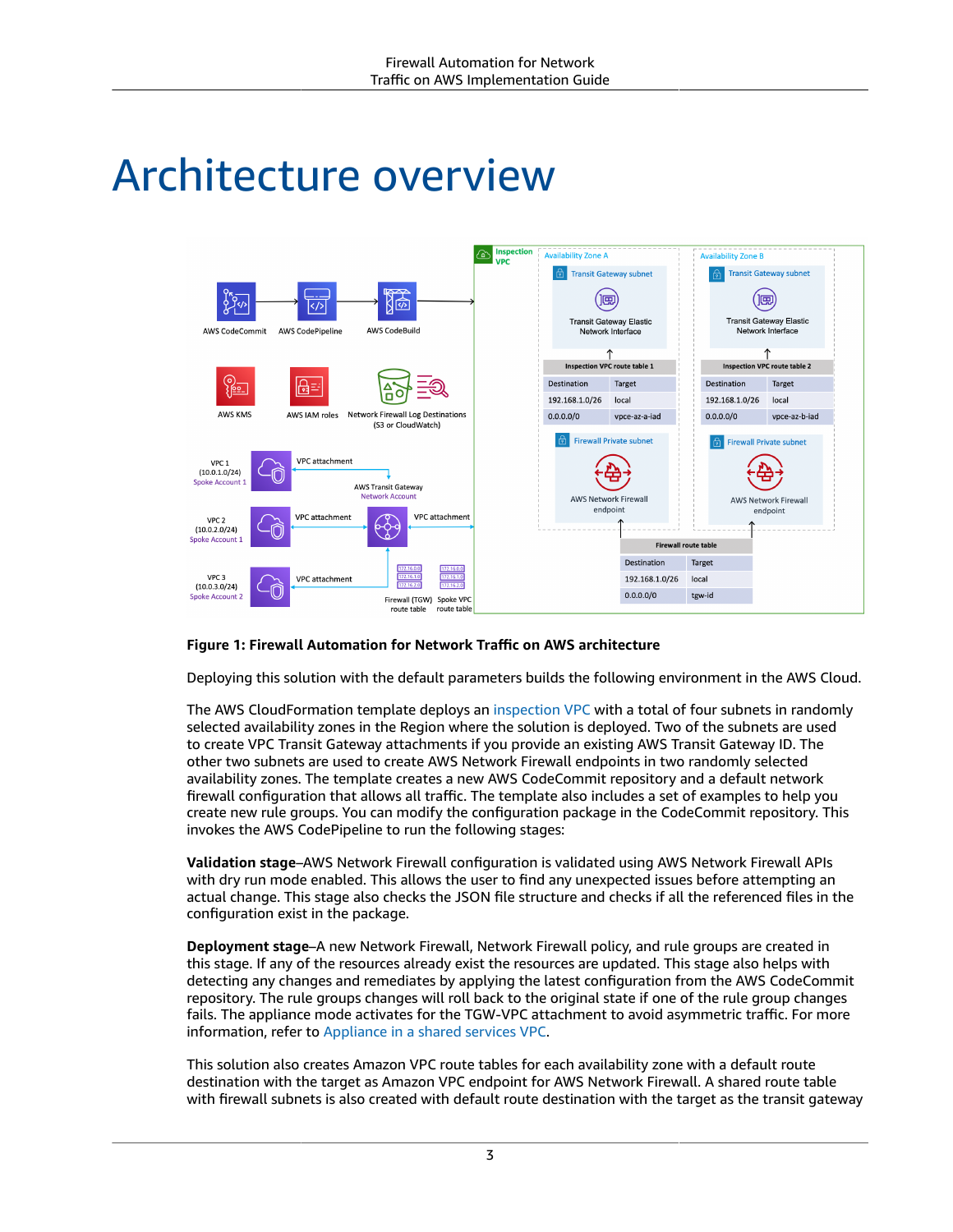ID. This route is only created if the transit gateway ID is provided in the AWS CloudFormation input parameters.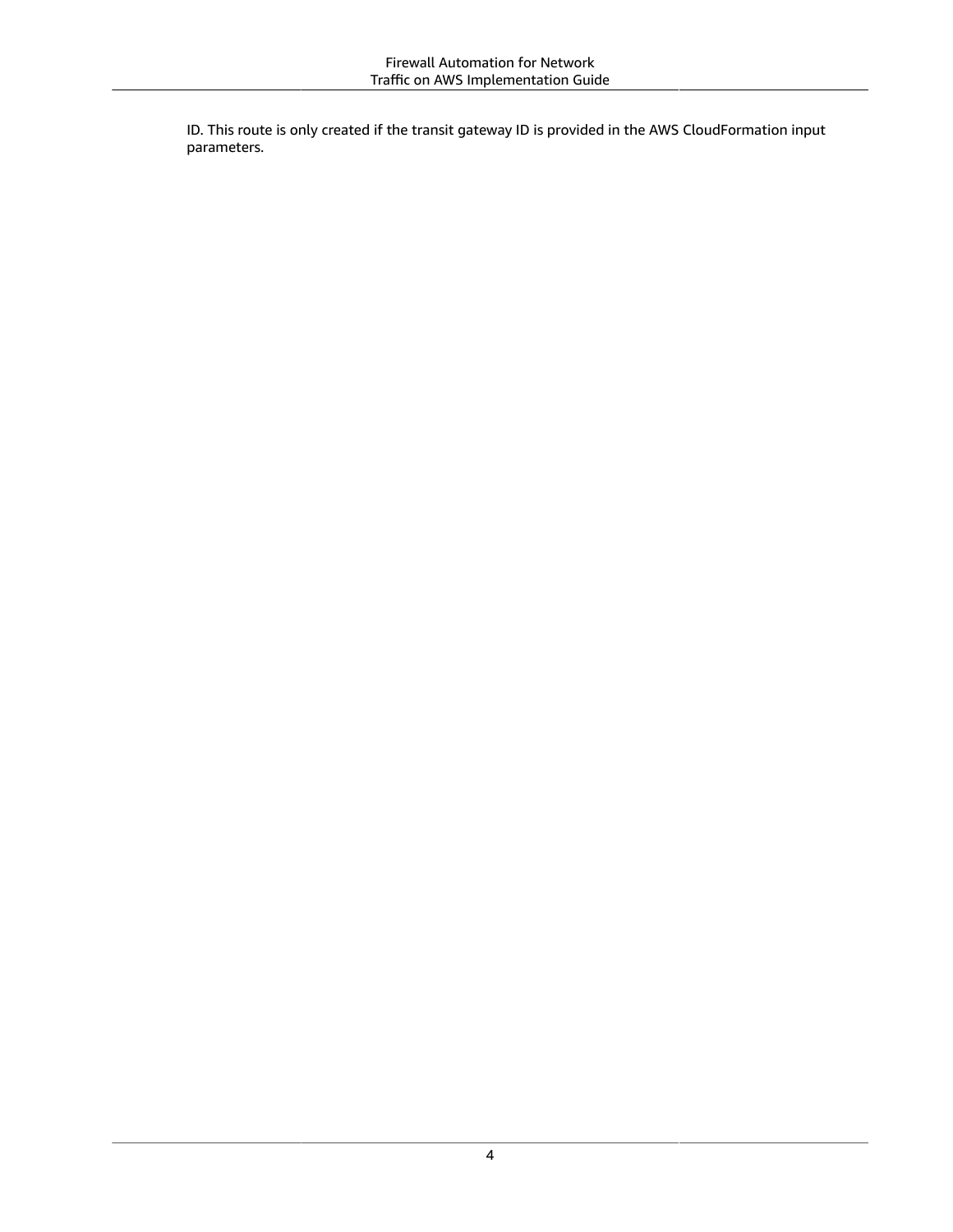# <span id="page-7-0"></span>Deployment considerations

## <span id="page-7-1"></span>Amazon VPC CIDR Block

The Amazon VPC and related resource configuration cannot be updated using the CloudFormation update stack workflow. In order to update the [VPC CIDR block,](https://docs.aws.amazon.com/vpc/latest/userguide/VPC_Subnets.html) the Amazon VPC would have to be deleted and recreated. We recommend consulting your network engineering team to obtain a dedicated CIDR block for the inspection VPC.

### <span id="page-7-2"></span>AWS Network Firewall configuration

This solution is deployed with a default network firewall policy, which does not disrupt your existing network. This allows you to design and deploy custom network firewall policies, as well as stateful and stateless rule groups. This also includes existing Suricata stateful rules. For more information about Suricata, refer to Stateful Suricata [compatible](https://docs.aws.amazon.com/network-firewall/latest/developerguide/stateful-rule-groups-ips.html) IPS rule groups in the *Network Firewall Guide*.

### **Note**

You can also use AWS Firewall [Manager](http://aws.amazon.com/firewall-manager/) to centrally configure and manage firewall rules for this solution.

### <span id="page-7-3"></span>Deployment environment

This solution can be deployed multiple times in the same Region to allow users to set up a new AWS Network Firewall and related resources for an existing AWS Transit Gateway. You can deploy this solution without an AWS Transit Gateway to test it before making any network changes. If you don't provide a transit gateway ID, this solution will not create the TGW-VPC attachment. This ensures that your network engineers can customize the AWS Network Firewall configuration and update the firewall policies before making any network changes.

### <span id="page-7-4"></span>AWS Transit Gateway

This solution works with an existing AWS Transit Gateway to create a VPC transit gateway attachment if the AWS Transit Gateway ID is provided. The association and propagation to the existing Transit Gateway route tables are also created if you provide the route table ID and transit gateway ID. For details, refer to the [CloudFormation](#page-12-4) parameter[s \(p. 10\)](#page-12-4) section.

To create AWS Transit Gateways and manage Amazon VPCs and peering attachments, we recommend using the AWS Serverless Transit Network [Orchestrator](http://aws.amazon.com/solutions/implementations/serverless-transit-network-orchestrator/) solution.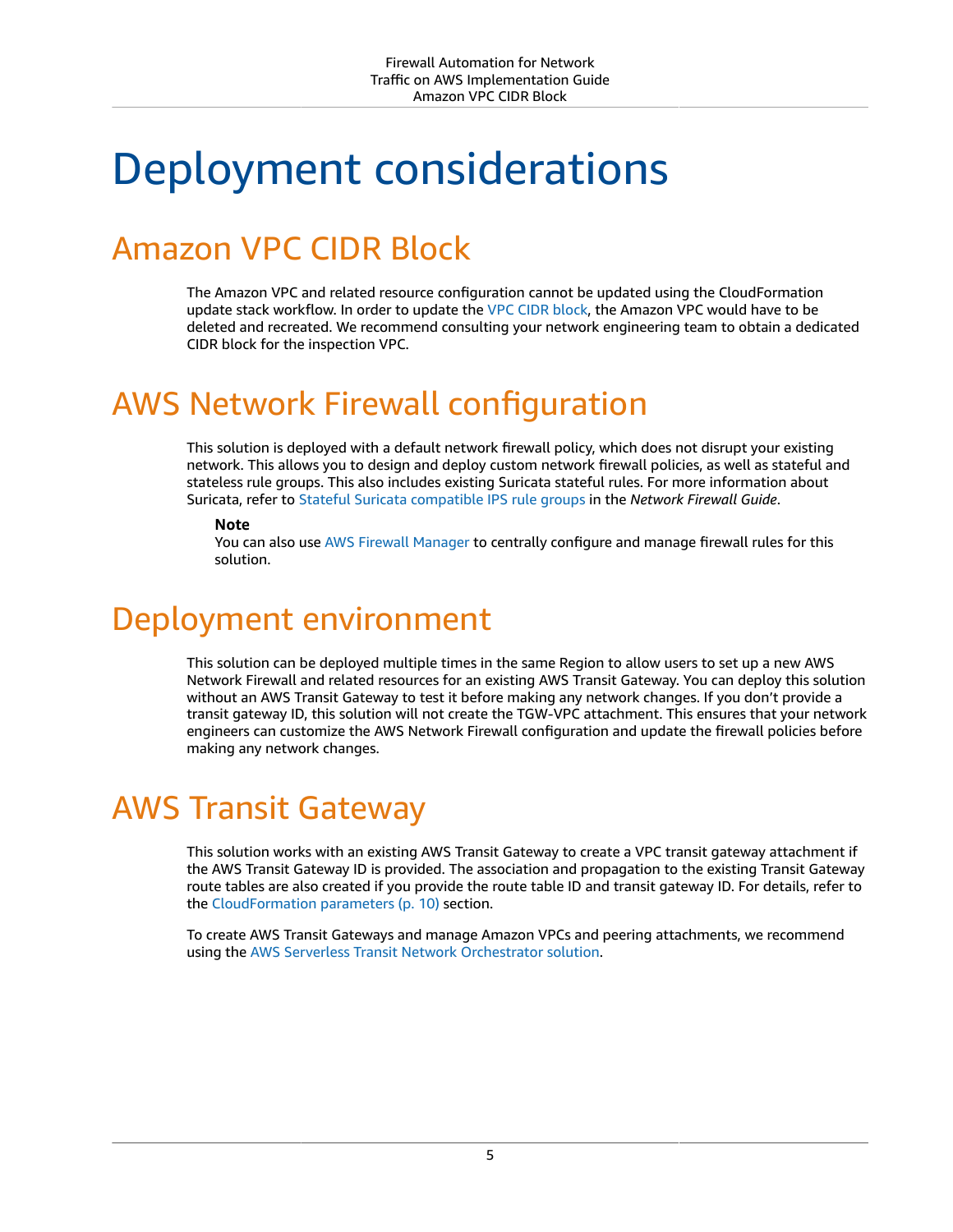## <span id="page-8-0"></span>Solution components

## <span id="page-8-1"></span>AWS CodeCommit

This solution creates an AWS CodeCommit repository with the default configuration and examples.

## <span id="page-8-2"></span>AWS CodePipeline

AWS CodePipeline validates, tests, and implements changes based on updates to the configuration package in the AWS CodeCommit repository.

### <span id="page-8-3"></span>Amazon CloudWatch

If you select CloudWatchLogs for the Log Destination for the Network Firewall parameter, this solution will create a log group for your logs. Your alert and flow logs collect log records and consolidate them into log files. For more information, refer to the Network Firewall [developer](https://docs.aws.amazon.com/network-firewall/latest/developerguide/what-is-aws-network-firewall.html) guide.

### <span id="page-8-4"></span>Amazon Simple Storage Service

The solution creates the following Amazon Simple Storage Service (Amazon S3) buckets:

**Source Code Bucket**–This bucket hosts versions of the source code used by the AWS CodeBuild stage to validate and deploy Network Firewall resources and update related resources.

**CodePipeline Artifacts Bucket**–This bucket stores input and output artifacts created by the CodePipeline stages. AWS CodePipeline zips and transfers the files for input or output artifacts as appropriate for the action type in the stage.

**Network Firewall Log Destination Bucket**–This Amazon S3 bucket is only created if you select Amazon S3 for the Log Destination for the Network Firewall parameter.

## <span id="page-8-5"></span>Amazon VPC

This solution creates an inspection Amazon VPC with four subnets to support Transit Gateway attachment and AWS Network Firewall endpoints.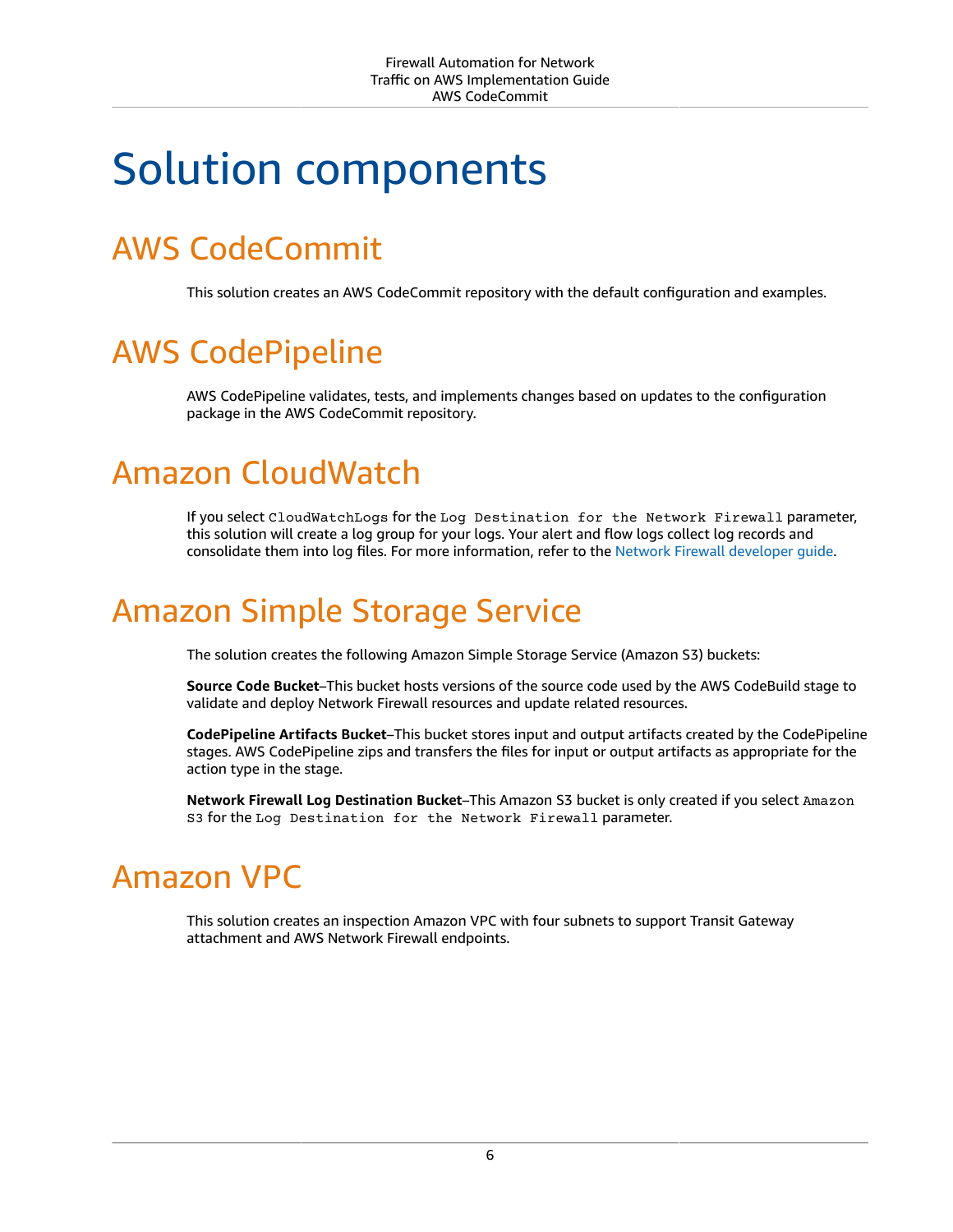# <span id="page-9-0"></span>**Security**

When you build systems on AWS infrastructure, security responsibilities are shared between you and AWS. This [shared](https://docs.aws.amazon.com/whitepapers/latest/aws-overview-security-processes/shared-security-responsibility-model.html) model reduces your operational burden because AWS operates, manages, and controls the components including the host operating system, the virtualization layer, and the physical security of the facilities in which the services operate. For more information about security, refer to AWS [Cloud](http://aws.amazon.com/security/) [Security.](http://aws.amazon.com/security/)

## <span id="page-9-1"></span>AWS Key Management Service

This solution creates two AWS Key [Management](http://aws.amazon.com/kms/) Service (AWS KMS) encryption keys. One of the keys is used to encrypt objects in the Amazon S3 artifact, source code buckets, and AWS CodeBuild projects. The second key is used to encrypt the AWS Network Firewall log destinations, which depends on whether you select Amazon CloudWatch or Amazon S3 bucket. By default, only IAM roles provisioned by this solution have permission to perform encrypt or decrypt operations with this key. Automatic key rotation is enabled by default.

### <span id="page-9-2"></span>AWS Identity and Access Management roles

AWS Identity and Access Management (IAM) roles allow you to assign granular access policies and permissions to services and users on the AWS Cloud. This solution creates IAM roles that grant permissions to AWS CodePipeline and AWS CodeBuild stages in order to access Amazon S3 buckets and manage AWS Network Firewall resources.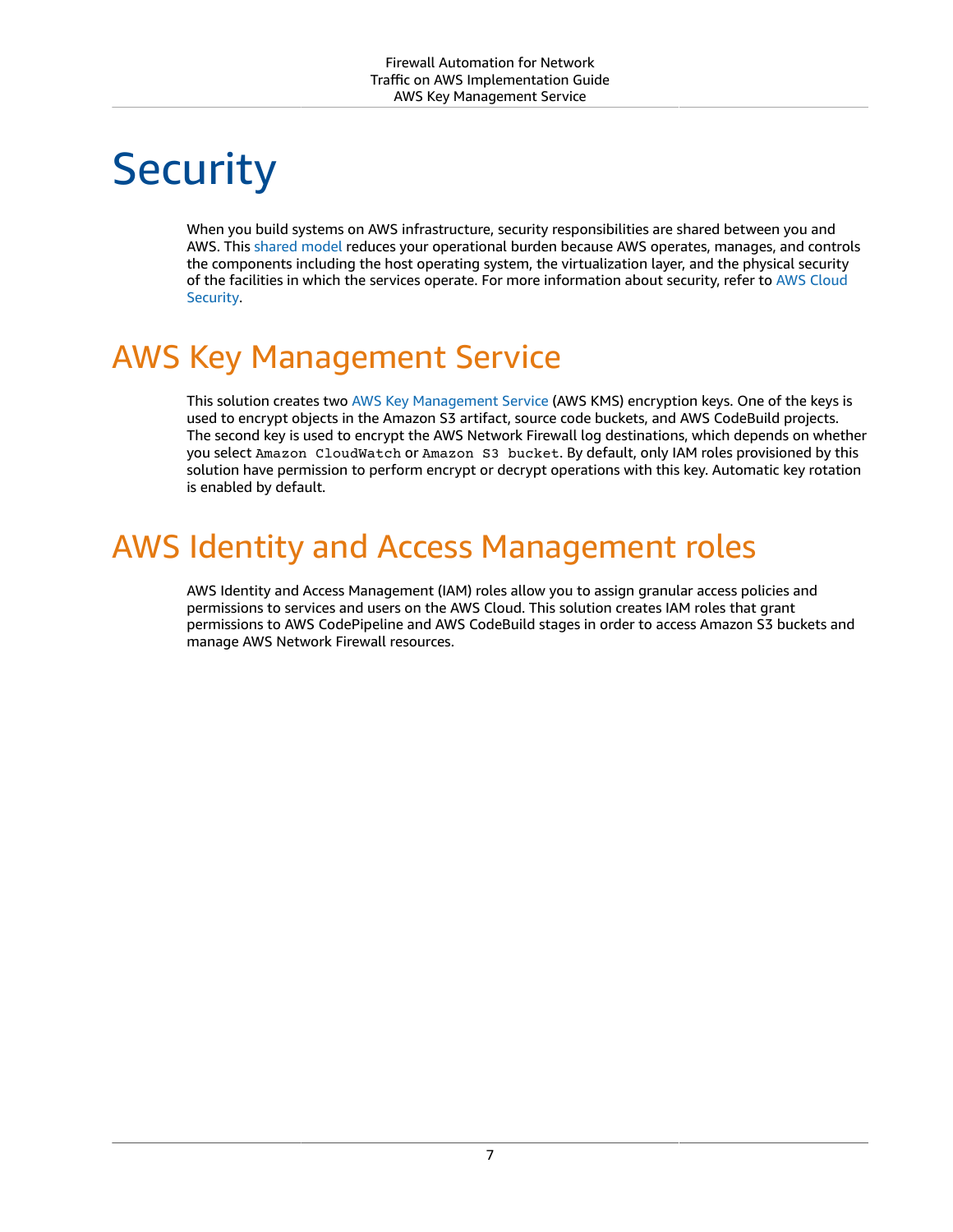# <span id="page-10-0"></span>Design considerations

### <span id="page-10-1"></span>Regional deployments

This solution uses AWS Network Firewall, which is currently available in select AWS Regions only. You must launch this solution in an AWS Region where AWS Network Firewall is available. For the most current availability by Region, refer to the AWS [Regional](http://aws.amazon.com/about-aws/global-infrastructure/regional-product-services/) Services List.

The following table lists the supported AWS Regions for this solution.

| <b>Region ID</b> | <b>Region Name</b>        |
|------------------|---------------------------|
| us-east-1        | US East (N. Virginia)     |
| us-east-2        | US East (Ohio)            |
| us-west-1        | US West (N. California)   |
| us-west-2        | US West (Oregon)          |
| ap-south-1       | Asia Pacific (Mumbai)*    |
| ap-northeast-2   | Asia Pacific (Seoul)      |
| ap-southeast-1   | Asia Pacific (Singapore)  |
| ap-southeast-2   | Asia Pacific (Sydney)     |
| ap-northeast-1   | Asia Pacific (Tokyo)      |
| ca-central-1     | Canada (Central)          |
| eu-west-2        | Europe (London)           |
| eu-central-1     | Europe (Frankfurt)        |
| eu-west-1        | Europe (Ireland)          |
| eu-west-3        | Europe (Paris)            |
| eu-north-1       | Europe (Stockholm)        |
| sa-east-1        | South America (São Paulo) |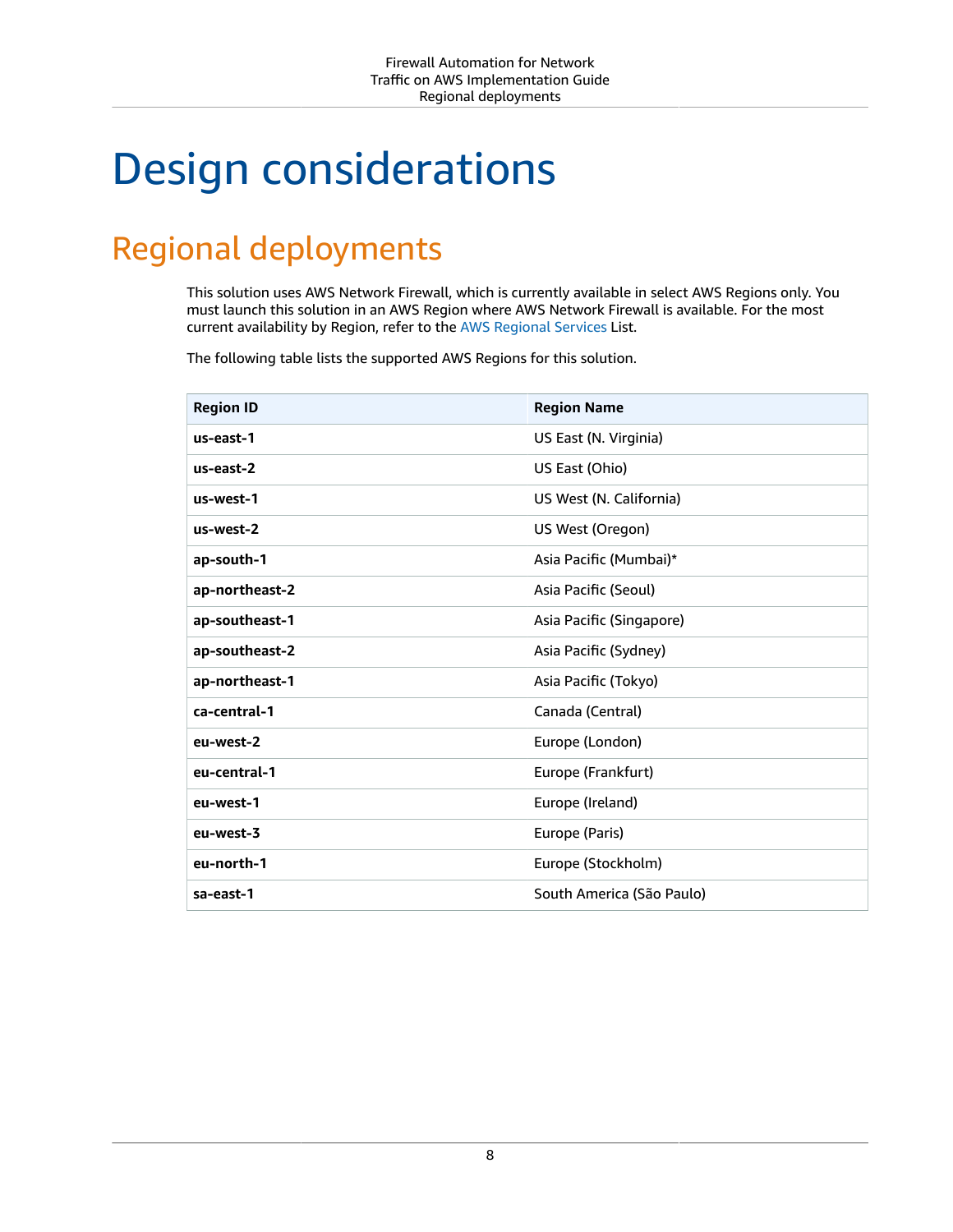# <span id="page-11-0"></span>AWS CloudFormation template

This solution uses AWS CloudFormation to automate the deployment of the Firewall Automation for Network Traffic on AWS in the AWS Cloud. It includes the following CloudFormation template, which you can download before deployment:



#### **aws-network-firewall-deployment-automations-**

**for-aws-transit-gateway.template:** Use this template to launch the solution and all associated components. The default configuration deploys AWS Network Firewall, Amazon VPC, AWS Transit Gateway, AWS CodeCommit Repository, AWS CodeBuild, AWS CodePipeline, and Amazon CloudWatch. You can also customize the template to meet your specific needs.

### **Note**

AWS CloudFormation resources are created from AWS Cloud Development Kit (CDK) (AWS CDK) constructs.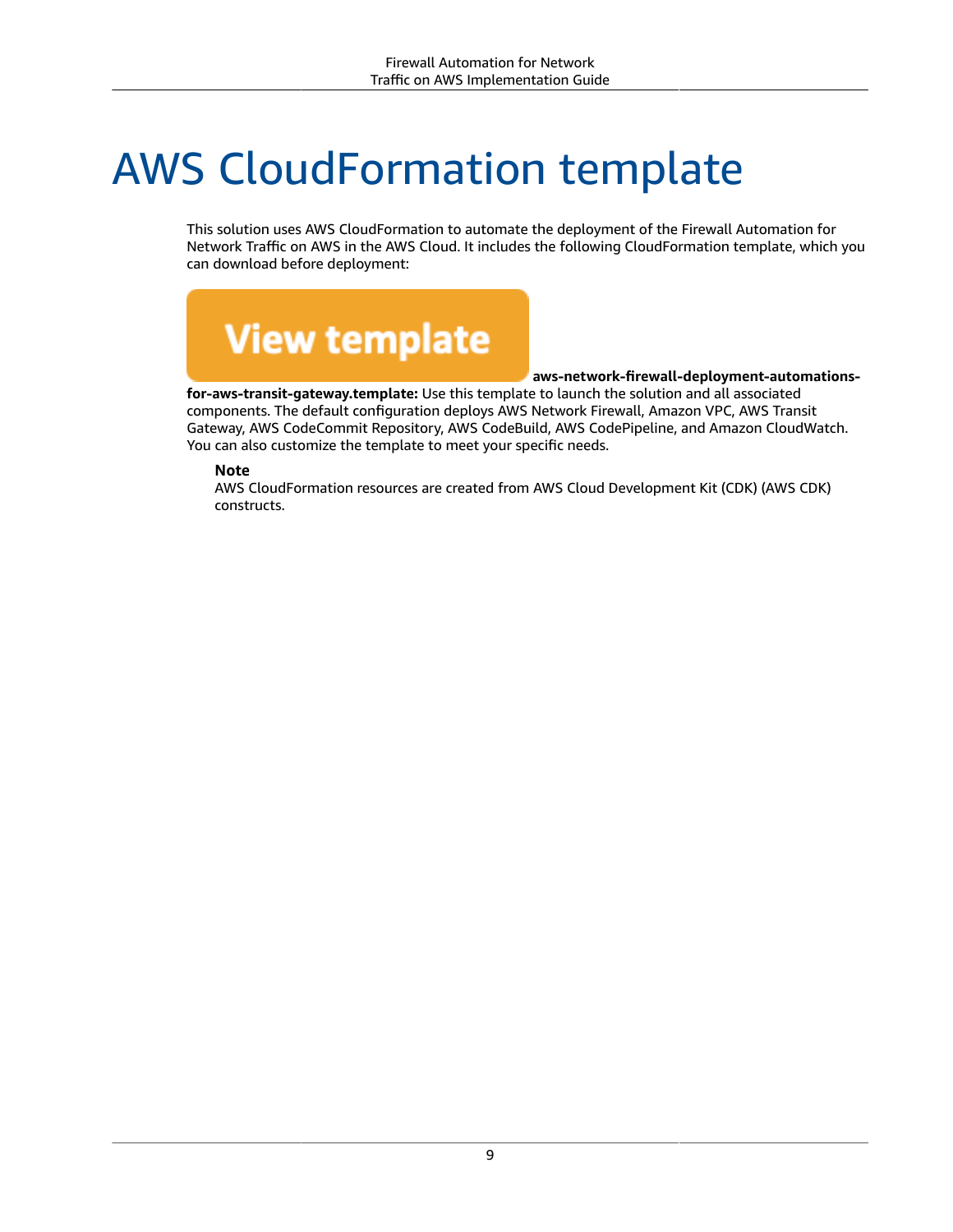## <span id="page-12-0"></span>Automated deployment

Before you launch the solution, review the architecture overview, components and deployment considerations discussed in this guide. Follow the step-by-step instructions in this section to configure and deploy the solution into your account.

**Time to deploy:** Approximately 7 minutes. The AWS CodePipeline can take up to 10 minutes to deploy AWS Network Firewall resources.

### <span id="page-12-1"></span>**Prerequisites**

The solution requires AWS Network Firewall to be available in the Region. For more information, refer to Deployment [considerations \(p. 5\).](#page-7-0)

### <span id="page-12-2"></span>Update the AWS Network Firewall log destination

If you have previously deployed this solution, any updates made to the stack will require you to manually initiate the AWS CodePipeline to update to the AWS Network Firewall log destination. AWS Network Firewall configuration should not be updated to manually release changes. To start the AWS CodePipeline manually, refer to Start a pipeline [manually](https://docs.aws.amazon.com/codepipeline/latest/userguide/pipelines-rerun-manually.html) in the *AWS CodePipeline User Guide*.

To modify the AWS Network Firewall, firewall policy, and rule groups, refer to [Configuring](#page-5-0) resources for [network](#page-5-0) firewal[l \(p. 3\).](#page-5-0)

### <span id="page-12-3"></span>Deployment overview

Use the following steps to deploy this solution on AWS. For detailed instructions, follow the links for each step.

[Step 1. Launch the stack \(p. 10\)](#page-12-4)

- Launch the AWS CloudFormation template into your AWS account.
- Enter values for required parameters: Stack Name, Transit Gateway ID, Transit Gateway route table(s), Firewall Logging Configuration,
- Review the other template parameters, and adjust if necessary.

Step 2. Modify AWS [Network](#page-16-0) Firewall, firewall policies, rule groups [\(p. 14\)](#page-16-0)

- After the stack is successfully created, the AWS CodePipeline is initiated by CloudFormation.
- Modify the AWS Network Firewall, firewall policies, and rule group. For details, refer to [Configuring](#page-18-0) [resources](#page-18-0) for network firewal[l \(p. 16\)](#page-18-0).

### <span id="page-12-4"></span>Step 1. Launch the stack

This automated AWS CloudFormation template deploys Firewall Automation for Network Traffic on AWS in the AWS Cloud.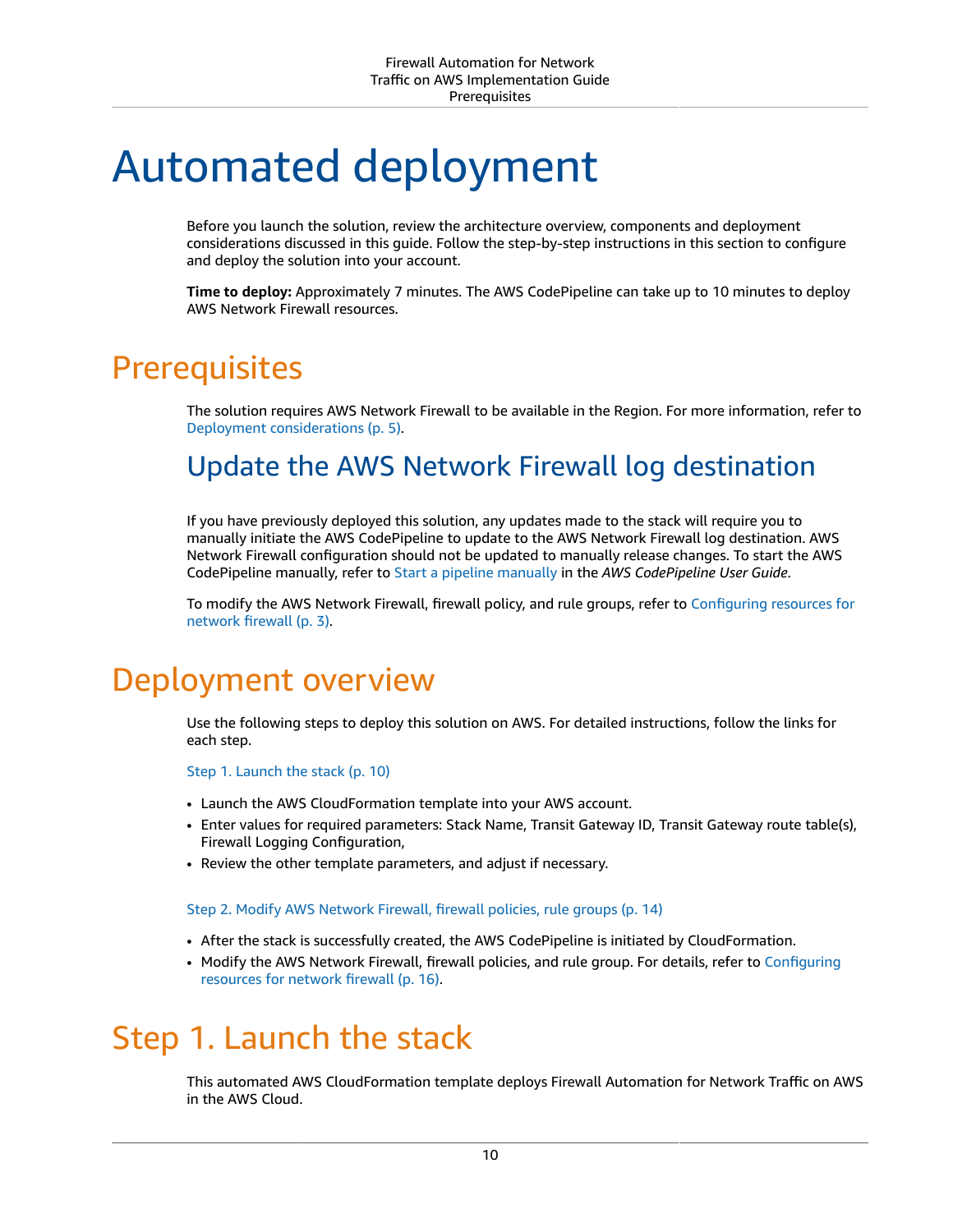### **Note**

You are responsible for the cost of the AWS services used while running this solution. For more details, visit to the [Cost \(p. 2\)](#page-4-0) section in this guide, and refer to the pricing webpage for each AWS service used in this solution.

1. Sign in to the AWS Management Console and select the button to launch the aws-networkfirewall-deployment-automations-for-aws-transit-gateway AWS CloudFormation template.



Alternatively, you can [download](https://solutions-reference.s3.amazonaws.com/aws-network-firewall-deployment-automations-for-aws-transit-gateway/latest/aws-network-firewall-deployment-automations-for-aws-transit-gateway.template) the template as a starting point for your own implementation.

2. The template launches in the US East (N. Virginia) Region by default. To launch the solution in a different AWS Region, use the Region selector in the console navigation bar.

#### **Note**

This solution uses AWS Network Firewall, which is currently available in select AWS Regions only. You must launch this solution in an AWS Region that supports this service. For the most current availability by Region, refer to the AWS [Regional](http://aws.amazon.com/about-aws/global-infrastructure/regional-product-services/) Services List.

- 3. On the **Create stack** page, verify that the correct template URL is in the **Amazon S3 URL** text box and choose **Next**.
- 4. On the **Specify stack details** page, assign a name to your solution stack. For information about naming character limitations, refer to [IAM and STS Limits](https://docs.aws.amazon.com/IAM/latest/UserGuide/reference_iam-limits.html) in the *AWS Identity and Access Management User Guide*.
- 5. Under **Parameters**, review the parameters for this solution template and modify them as necessary. This solution uses the following default values:

VPC configuration

| <b>Parameter</b>                                       | <b>Default</b> | <b>Description</b>                                       |
|--------------------------------------------------------|----------------|----------------------------------------------------------|
| <b>Provide the CIDR bock for the</b><br>inspection VPC | 192.168.1.0/26 | CIDR block for VPC. Must be<br>/26 or larger CIDR block. |

Transit Gateway configuration

| <b>Parameter</b>                                                                                            | <b>Default</b>                 | <b>Description</b>                                                                                                                                                                                                                             |
|-------------------------------------------------------------------------------------------------------------|--------------------------------|------------------------------------------------------------------------------------------------------------------------------------------------------------------------------------------------------------------------------------------------|
| <b>Provide the existing AWS</b><br>Transit Gateway ID you wish<br>to attach to the Inspection<br><b>VPC</b> | <optional input=""></optional> | The existing AWS Transit<br>Gateway ID in the current<br>Region. Example: tqw-<br>alb2c3d4e5<br><b>Note</b><br><b>If AWS Transit</b><br>Gateway ID is<br>removed/updated and<br>the stack is updated,<br>the AWS Transit<br>Gateway Attachment |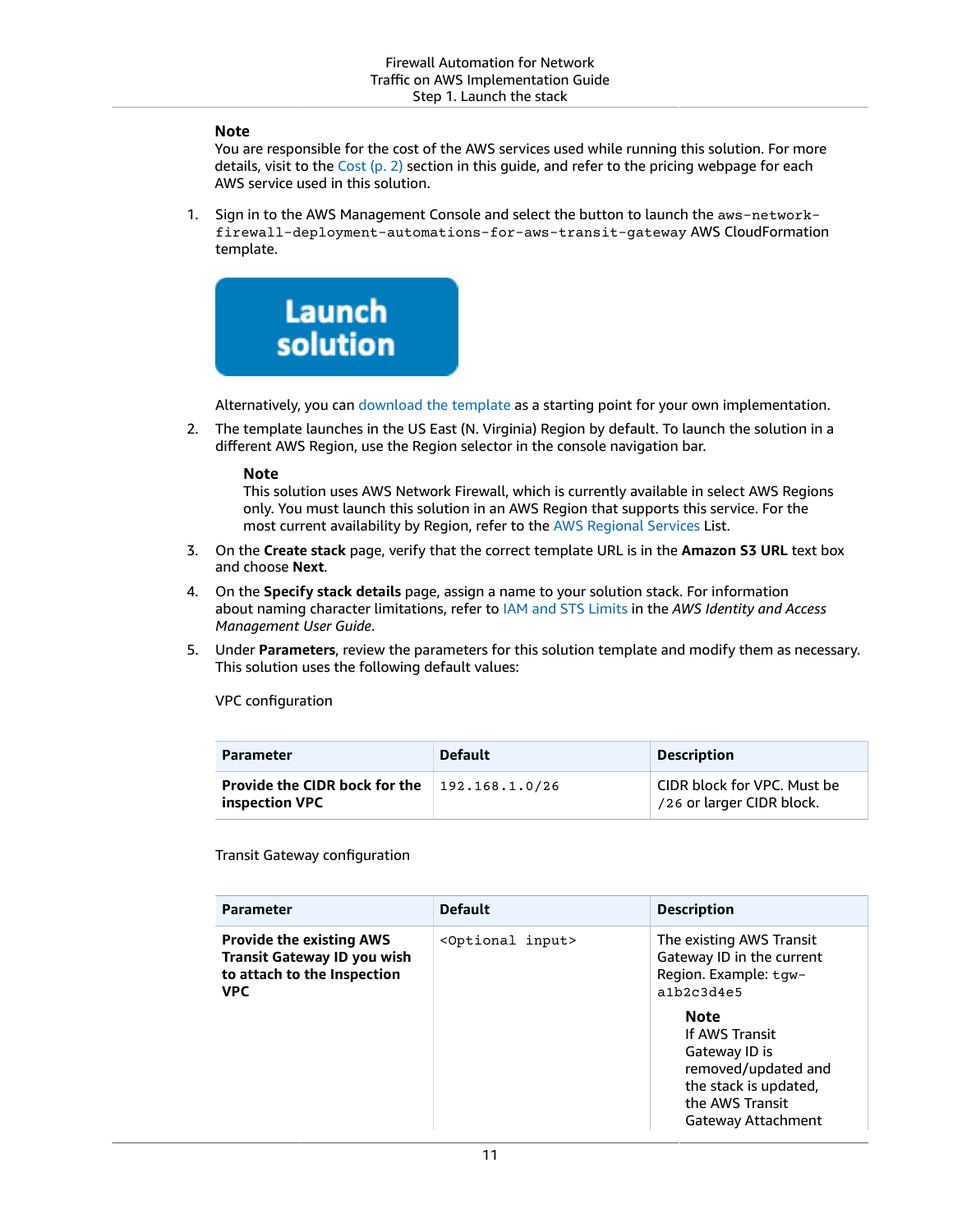| <b>Parameter</b>                                                                                                                             | <b>Default</b>                 | <b>Description</b>                                                                                                                                                                                                                                                                                                                                                                                                                                                                                                        |
|----------------------------------------------------------------------------------------------------------------------------------------------|--------------------------------|---------------------------------------------------------------------------------------------------------------------------------------------------------------------------------------------------------------------------------------------------------------------------------------------------------------------------------------------------------------------------------------------------------------------------------------------------------------------------------------------------------------------------|
|                                                                                                                                              |                                | is will not be deleted<br>in the account. The<br><b>AWS Transit Gateway</b><br>attachment has to be<br>deleted manually.                                                                                                                                                                                                                                                                                                                                                                                                  |
| <b>Provide the AWS Transit</b><br><b>Gateway Route Table to be</b><br>associated with the Inspection<br><b>VPC TGW Attachment</b>            | <optional input=""></optional> | <b>Existing AWS Transit Gateway</b><br>route table id. Example:<br>Firewall Route Table. Example:<br>tgw-rtb-0a1b2c3d<br><b>Note</b><br>If the AWS Transit<br>Gateway route table<br>ID is removed and<br>stack is updated, the<br><b>AWS Transit Gateway</b><br>Attachment is not<br>deleted in the account.<br>The AWS Transit<br>Gateway attachment<br>has to be deleted<br>manually.                                                                                                                                  |
| <b>Provide the AWS Transit</b><br><b>Gateway Route Table to</b><br>receive 0.0.0.0/0 route to<br>the Inspection VPC TGW<br><b>Attachment</b> | <optional input=""></optional> | <b>Existing AWS Transit Gateway</b><br>route table ID for propagation.<br>Example: Spoke VPC Route<br>Table. Example: tgw-<br>$r$ tb-183ae12f<br><b>Note</b><br>If the AWS Transit<br>Gateway ID/ AWS<br><b>Transit Gateway route</b><br>table ID and Transit<br>Gateway route table<br>ID for default route is<br>removed and stack is<br>updated, the default<br>route in the AWS<br><b>Transit Gateway route</b><br>table, route entry<br>for 0.0.0.0/0 is not<br>deleted. The route<br>has to be deleted<br>manually. |

Firewall Logging configuration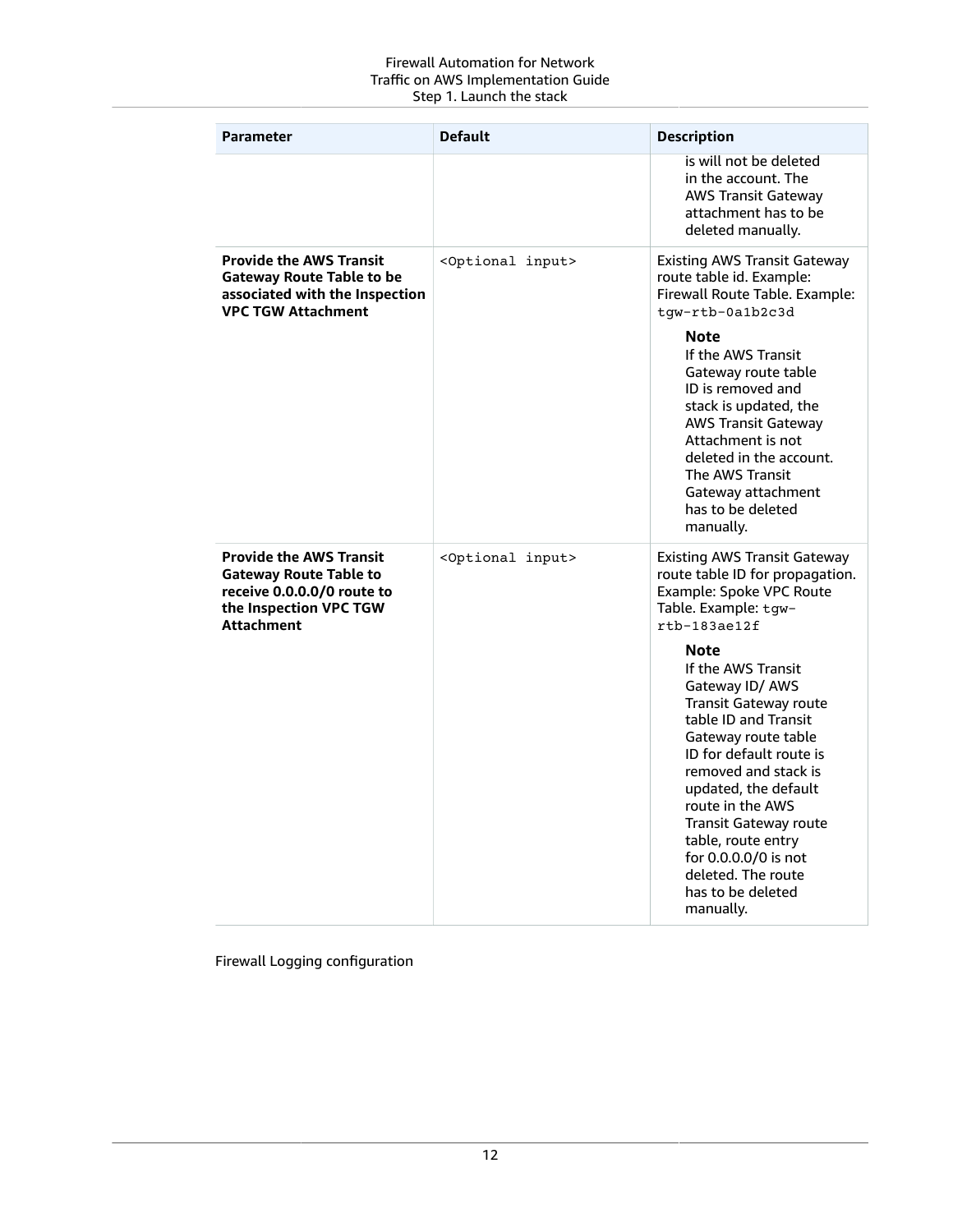| <b>Parameter</b>                                                         | <b>Default</b> | <b>Description</b>                                                                                                                                                                                                                                                                                                                                                                                                                                                                                                                                                                                                |
|--------------------------------------------------------------------------|----------------|-------------------------------------------------------------------------------------------------------------------------------------------------------------------------------------------------------------------------------------------------------------------------------------------------------------------------------------------------------------------------------------------------------------------------------------------------------------------------------------------------------------------------------------------------------------------------------------------------------------------|
| Select the type of log<br>destination for the Network<br><b>Firewall</b> | CloudWatchLogs | The type of storage destination<br>for logs. You can send logs<br>to an Amazon S3 bucket or<br>an Amazon CloudWatch log<br>group.<br><b>Note</b><br>The default value is<br>CloudWatchLogs.<br>This solution will<br>create a log group for<br>the firewall logs. You<br>can also store logs in<br>an Amazon S3 bucket.<br>If no logging needs to<br>be configured, select<br>ConfigureManually.<br>If this parameter is<br>being updated after first<br>deployment, the AWS<br>CodePipeline must be initiated<br>manually to update the log<br>destination. For details, refer to<br>Solution components (p. 6). |
| Select the type of log to send<br>to the defined log destination         | <b>FLOW</b>    | The type of log to send. Alert<br>logs report traffic that matches<br>a stateful rule with an action<br>setting that sends an alert<br>log message. Flow logs are<br>standard network traffic flow<br>logs.<br><b>Note</b><br>You can set this to<br>ALERT logs or enable<br>both types of logs.<br>For details, refer to<br>Logging network<br>traffic from AWS<br><b>Network Firewall in</b><br>the Network Firewall<br>Developer Guide.                                                                                                                                                                        |
| Select the log retention<br>period for Network Firewall<br>Logs          | 90             | Log retention period in days.<br>This setting is also applicable<br>to Inspection VPC Flow Logs<br>retention period.                                                                                                                                                                                                                                                                                                                                                                                                                                                                                              |

- 6. Choose **Next**.
- 7. On the **Configure stack options** page, choose **Next**.
- 8. On the **Review** page, review and confirm the settings. Check the box acknowledging that the template will create AWS Identity and Access Management (IAM) resources.
- 9. Choose **Create stack** to deploy the stack.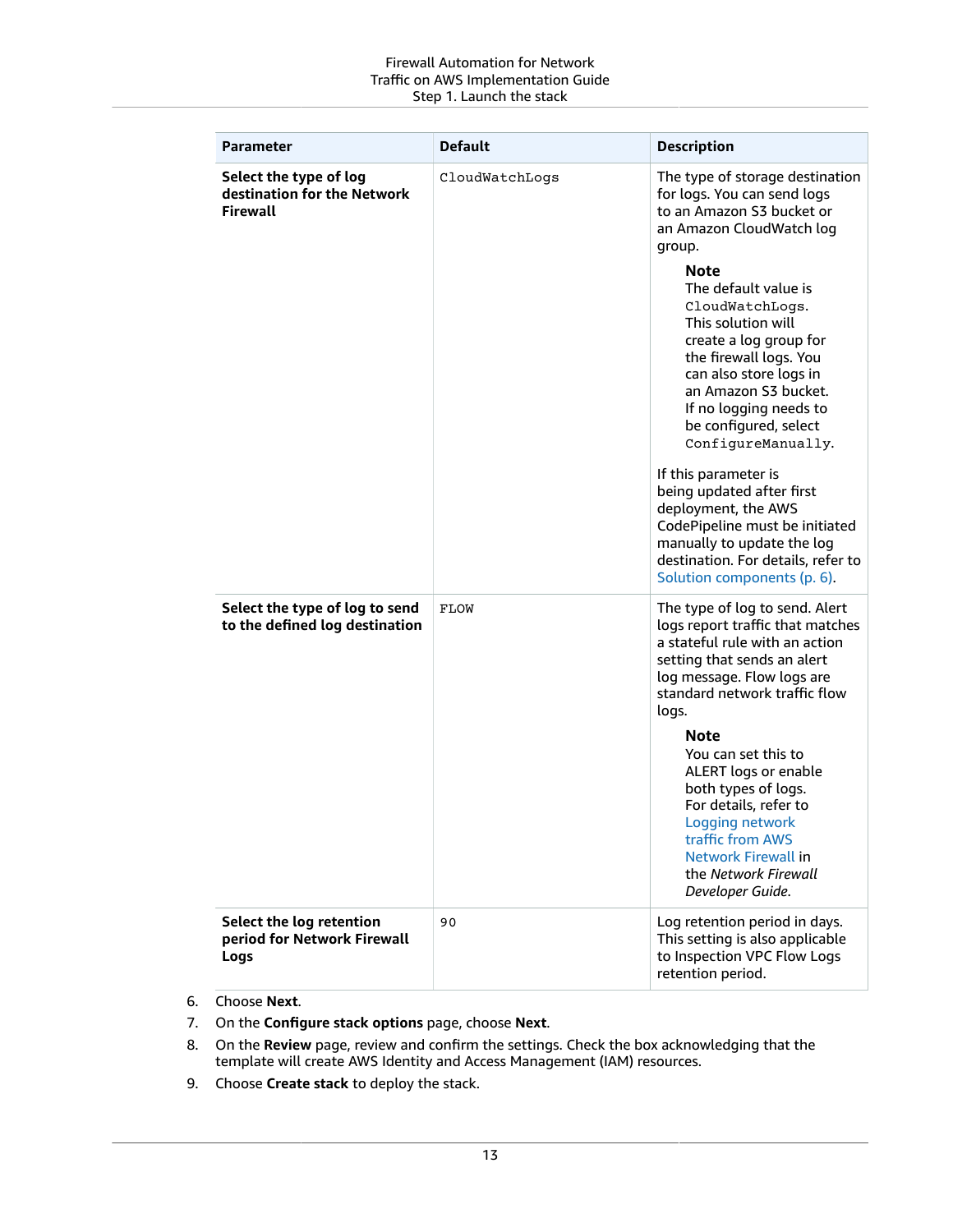Firewall Automation for Network Traffic on AWS Implementation Guide Step 2. Modify the Network Firewall, firewall policies, and rule groups

You can view the status of the stack in the AWS CloudFormation Console in the **Status** column. You should receive a **CREATE\_COMPLETE** status in approximately 7 minutes.

After AWS CloudFormation completes the stack creation, the AWS CodePipeline created by the solution will continue to run until all the AWS Network Firewall resources are created.

### <span id="page-16-0"></span>Step 2. Modify the Network Firewall, firewall policies, and rule groups

After successfully deploying the stack, AWS CodePipeline initiates the AWS CodeBuild stages. Each stage validates and deploys the AWS Network Firewall components. After the deployment stage completes, you can view the AWS [Network](https://console.aws.amazon.com/vpc/home?#NetworkFirewalls:) Firewall and firewall policy.

To modify the default AWS Network Firewall, firewall policy, and created rule groups, refer to [Configuring](#page-18-0) resources for network firewall [\(p. 16\).](#page-18-0)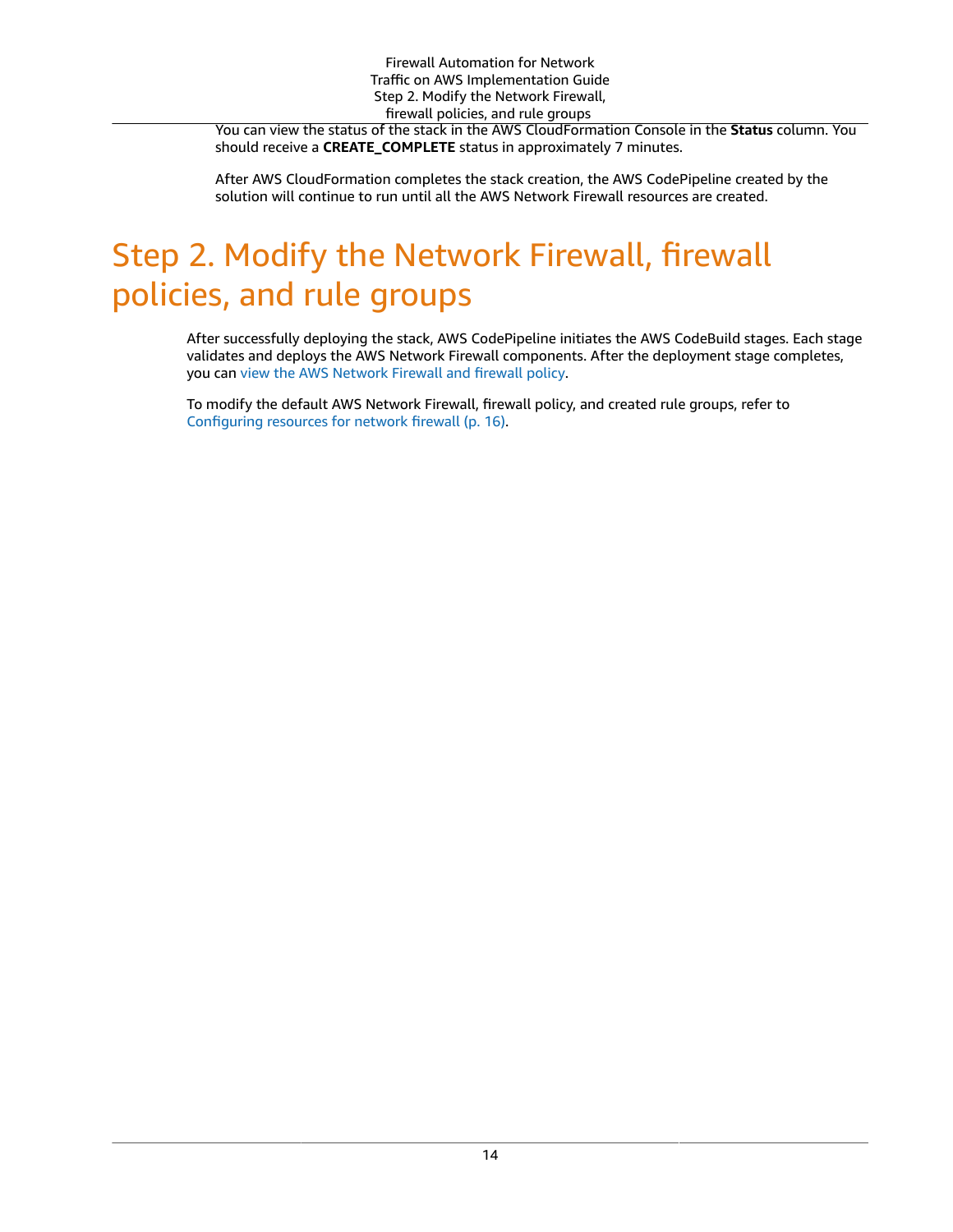# <span id="page-17-0"></span>Additional resources

### **AWS services**

| • AWS Network Firewall |
|------------------------|
| • Amazon $S3$          |
| • AWS Transit Gateway  |
| • Amazon VPC           |
|                        |
|                        |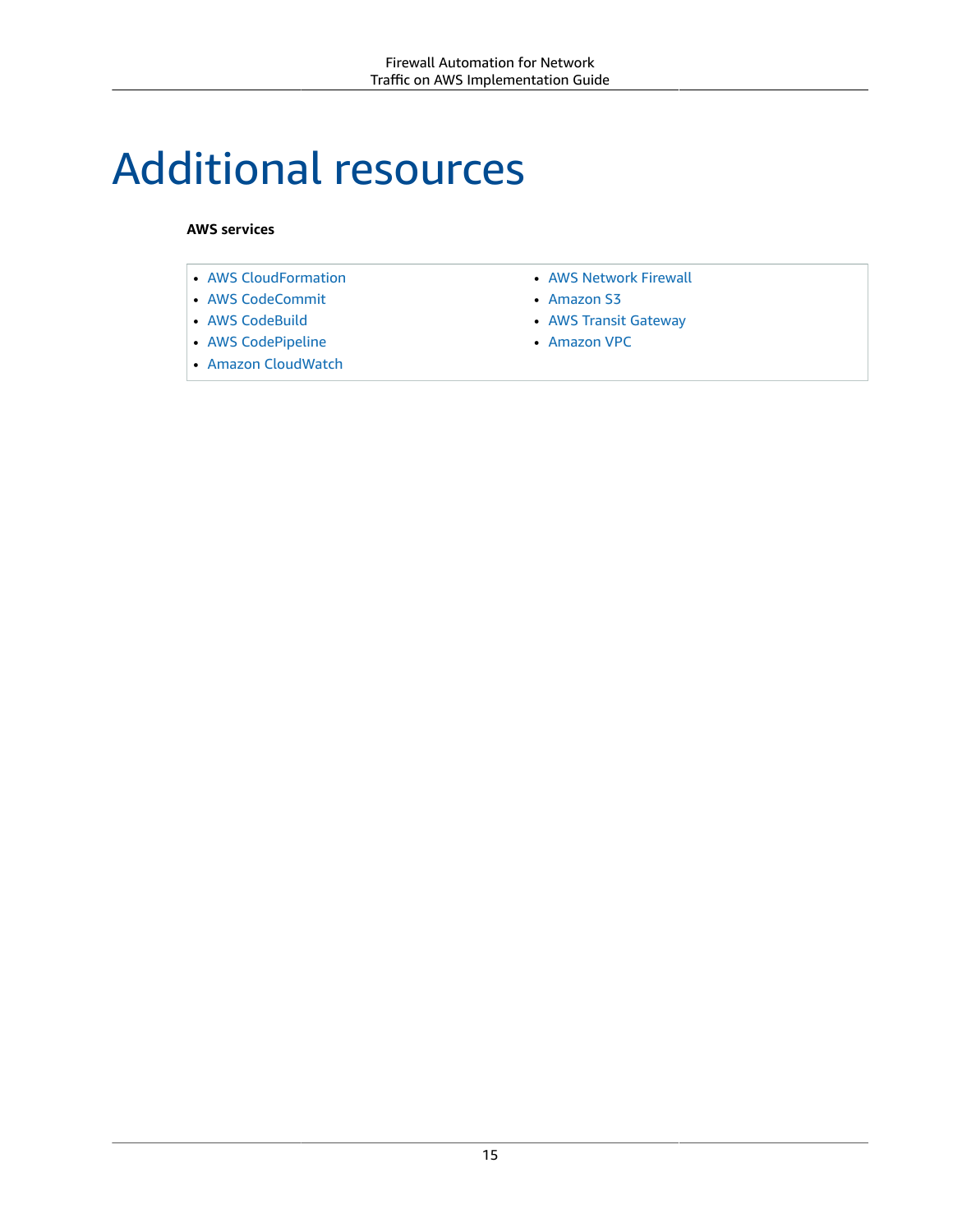# <span id="page-18-0"></span>Configuring resources for AWS Network Firewall

After deploying the solution, you can customize the resources for your network. This solution creates an AWS CodeCommit repository to store all the AWS Network Firewall configuration files. These files can be updated and new resources can be created in the respective folders. After the changes are committed and pushed to the AWS CodeCommit repository, this solution uses the configuration package to create or update AWS Network Firewall resources. The changes to the firewall, firewall policy, and rule groups can be reviewed after the AWS CodePipeline has finished running successfully. We recommend [monitoring](https://docs.aws.amazon.com/codepipeline/latest/userguide/pipelines-view-console.html) [the pipeline status](https://docs.aws.amazon.com/codepipeline/latest/userguide/pipelines-view-console.html) to confirm that the changes were deployed successfully. You can also review [AWS](https://docs.aws.amazon.com/codebuild/latest/userguide/view-project-details.html) [CodeBuild stage](https://docs.aws.amazon.com/codebuild/latest/userguide/view-project-details.html) logs in the AWS CodePipeline.

#### **Note**

All references to the FirewallPolicyArn and ResourceARN attributes should contain the reference path to the actual JSON files. These values are used by this solution to retrieve the configurations. Refer to the example configurations that are provided in the AWS CodeCommit repository.

An unique string is added to the AWS Network Firewall and firewall policy to allow you to deploy the solution more than once in a Region. The deployed resources have a unique name for each Region.

If there are existing resources in the AWS Network Firewall that have the same name as those being referenced in the solution, they will be updated with the configuration provided in the AWS CodeCommit repository. Before committing changes, we recommend reviewing the resource names for any resources previously created in the AWS Network Firewall console in the account and Region.

### <span id="page-18-1"></span>AWS CodeBuild validation stage

The solution creates two AWS CodeBuild stages. The first stage validates the configuration files (firewall, firewall policy, and rule group) and checks if the JSON format is valid. This solution uses these files to validate the AWS Network Firewall APIs to ensure that the attributes defined in the files have valid data. If any files have formatting issues or invalid data, the AWS CodeBuild stage will be in a Failed state and the deployment of the files to AWS Network Firewall will not continue. The AWS CodeBuild validation stage will provide error details for the files, similar to the ones in the following log example.

```
 [TIMESTAMP] : "-----------INVALID FILES START-----------"
[TIMESTAMP]: {
   "path": "./firewallPolicies/firewall-policy-1.json",
   "error": "Unexpected key 'key' found in params.FirewallPolicy"
}
[TIMESTAMP]: "-----------INVALID FILES END-----------"
[TIMESTAMP]: "Validation failed."
[TIMESTAMP]: "Error in firewall config validation" : "Validation failed."
```
Once the solution is deployed, the AWS CodeCommit repository will have the following default directory structure.

• **Examples**– This directory has example configuration files.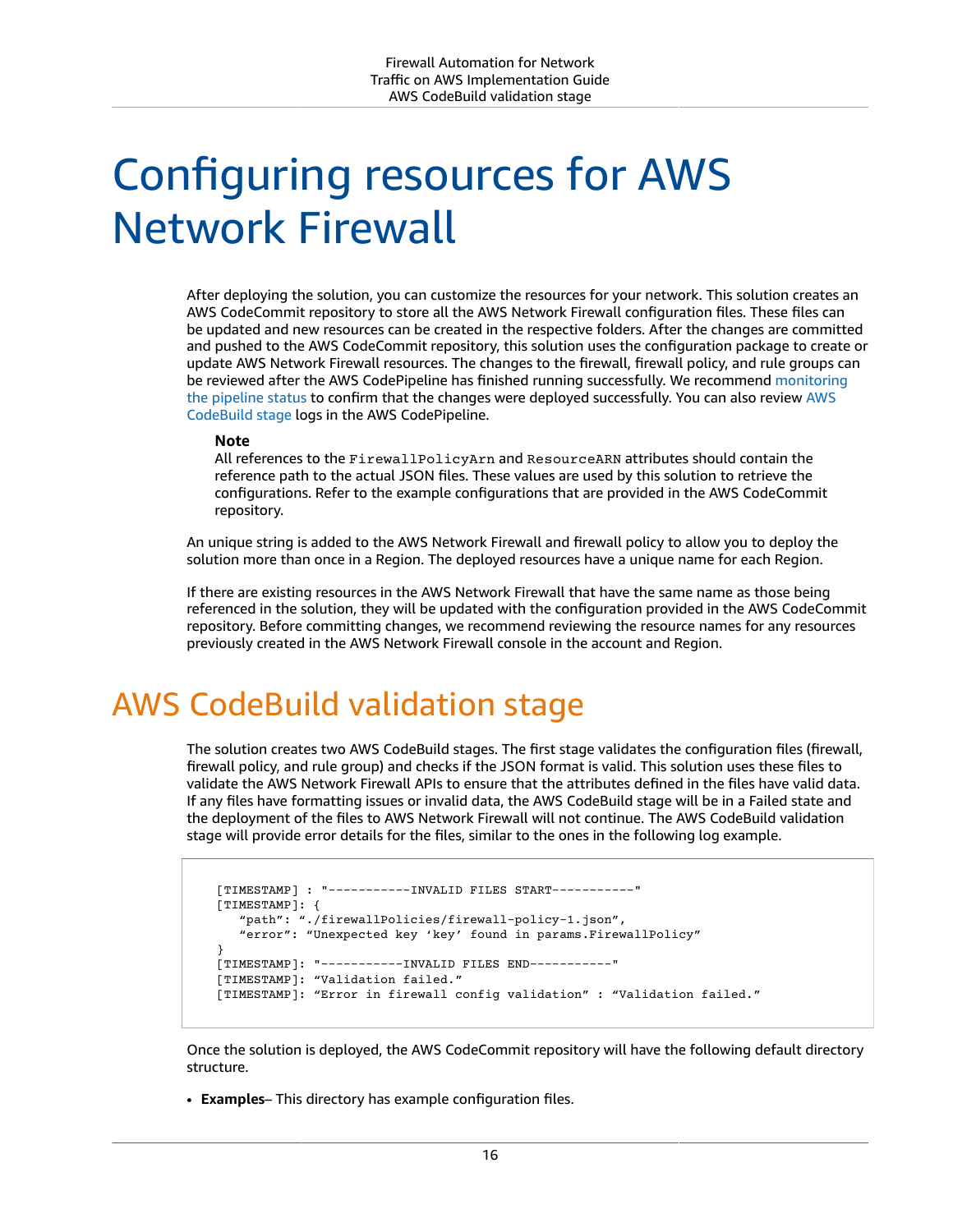• **Firewalls**– This directory contains the firewall configuration in JSON format. It includes the attributes as a document in the [CreateFirewallAPI](https://docs.aws.amazon.com/network-firewall/latest/APIReference/API_CreateFirewall.html) action.

#### **Note**

FirewallPolicyArn has a value which exactly matches the file path of the firewall policy file in the code commit repository.

As shown in the following example JSON file, this solution uses firewall-policy-1.json for the firewall policy in the ./firewallPolicies/firewall-policy-1.json commit repository path.

```
 {
"FirewallName": "Firewall-1",
"FirewallPolicyARN": "./firewallPolicies/firewall-policy-1.json",
"Description": "Network Firewall 1".
"DeleteProtection": true,
"SubnetChangeProtection": true
}
```
• **FirewallPolicies**– This directory contains the firewall policy configuration in JSON format which will have attributes as documented in [CreateFirewallPolicy](https://docs.aws.amazon.com/network-firewall/latest/APIReference/API_CreateFirewallPolicy.html), the attribute ResourceArn will have a value which exactly matches the file path of the rule group file in the code commit repository. Below is an example of the network firewall policy.

```
 {
"FirewallPolicyName": "Firewall-Policy-1",
"Description": "Firewall Policy 1",
"FirewallPolicy": {
  "StatelessDefaultActions": [
    "aws:drop"
   ],
  "StatelessRuleGroupReferences": [
    {
      "Priority": 30,
      "ResourceArn":"./ruleGroups/stateless-fwd-to-stateful.example.json"
    },
    {
      "Priority": 20,
      "ResourceArn":"./ruleGroups/stateless-pass-action.example.json"
    }
  ],
  "StatefulRuleGroupReferences":[
    {
      "ResourceArn":"./ruleGroups/stateful-domainblock.example.json"
    },
    {
      "ResourceArn":"./ruleGroups/suricata-rule-reference.json"
    }
   ]
  }
}
```
#### **Note**

ResourceArn attribute in the Firewall policy file should have the file path to the rule group file in the AWS CodeCommit repository.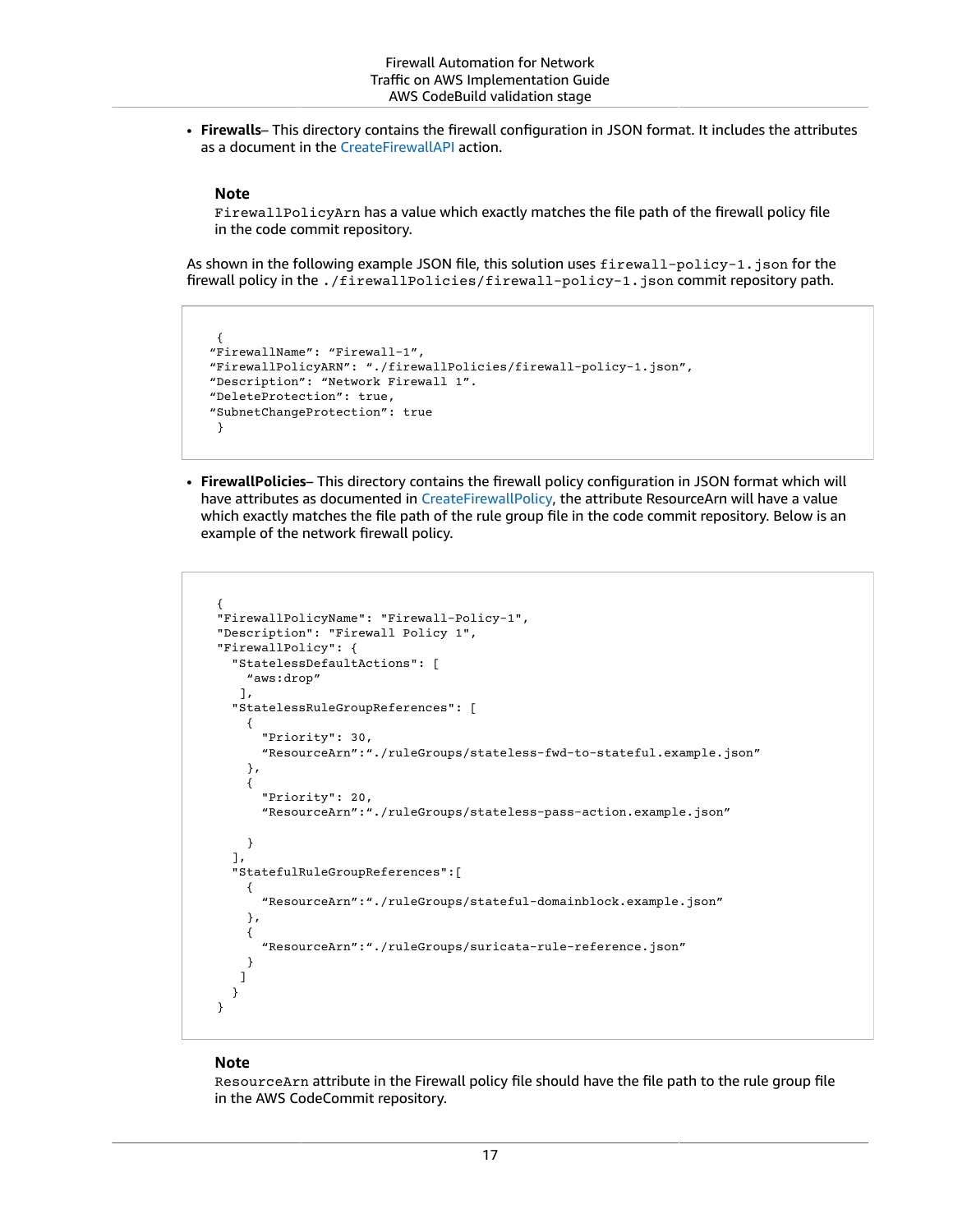• **RuleGroup**– This directory contains the rule groups configuration in JSON format which will have attributes as documented in [CreateRuleGroup](https://docs.aws.amazon.com/network-firewall/latest/APIReference/API_CreateRuleGroup.html). The rule group can be defined by providing details in the RuleGroup attribute or the rules (Suricata flat format) attribute, as shown in the following stateful rule group file example.

```
 {
  "RuleGroupName": "StatefulRulesExample1",
  "RuleGroup": {
  "RulesSource": {
    "RulesSourceList": {
      "TargetTypes": ["HTTP_HOST"],
      "Targets": [
        "test.example.com",
        "test2.example.com"
        ],
    "GeneratedRulesType": "DENYLIST"
    }
    }
  },
  "Type": "STATEFUL",
  "Description": "Stateful Rule",
  "Capacity": 100
}
```
In this following example Suricata file, the rules attribute references the drop.rules file where the rules are defined. For more information, refer to the [Drop.rules](https://rules.emergingthreats.net/open/suricata-5.0/rules/drop.rules) example file.

```
 {
  "RuleGroupName": "suricata-drop-rules",
  "Rules": "./ruleGroups/drop.rules",
  "Type": "STATEFUL".
  "Description": "Suricata rule group",
  "Type": 100
}
```
### **Note**

The drop. rules file must be added to the configuration package and only local path is allowed. Amazon S3 and HTTP links are not allowed.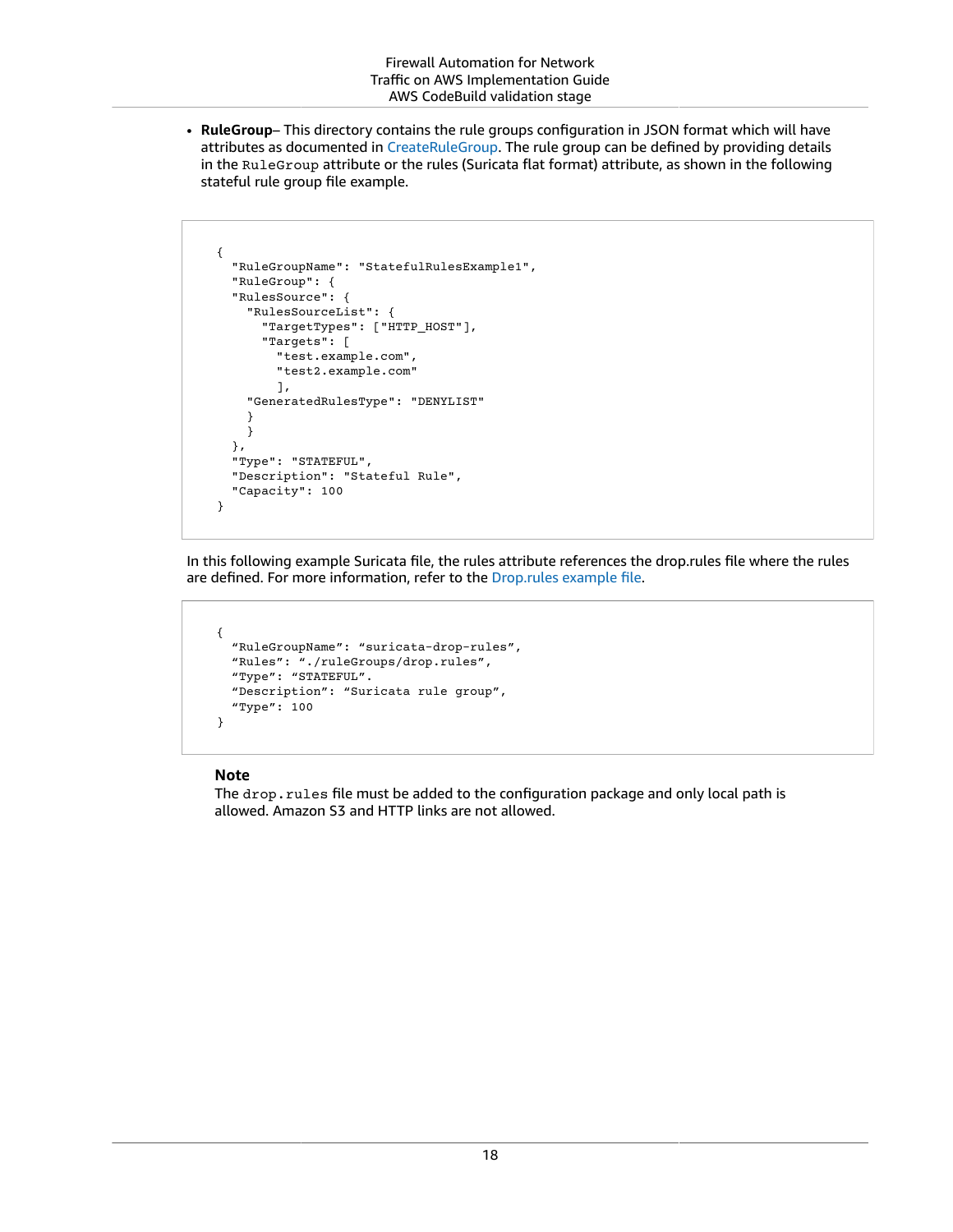# <span id="page-21-0"></span>Troubleshooting

**Issue**: The CloudFormation stack has completed successfully, but not all the AWS Network Firewall resources are created.

**Solution**: After the CloudFormation stack is complete, the CodePipeline stage created by the solution might still be in the **In-Progress** state. Once the CodePipeline stage is completed, all the AWS Network Firewall resources will be available in the AWS Network Firewall console.

**Issue**: AWS CodePipeline stage is failing.

**Solution**: If the AWS CodePipeline stage is in **Failed** state, it means this solution has not been able to complete the create or update network firewall resources operation. Refer to the logs in the AWS CodePipeline stages to ensure that the AWS CodeBuild stages are successful. If a JSON file is not valid or has incorrect information, the AWS CodeBuild stage that validates the files will list the errors along with the file names. For more information, refer to the AWS [CodeBuild](https://docs.aws.amazon.com/codebuild/latest/userguide/welcome.html) User Guide.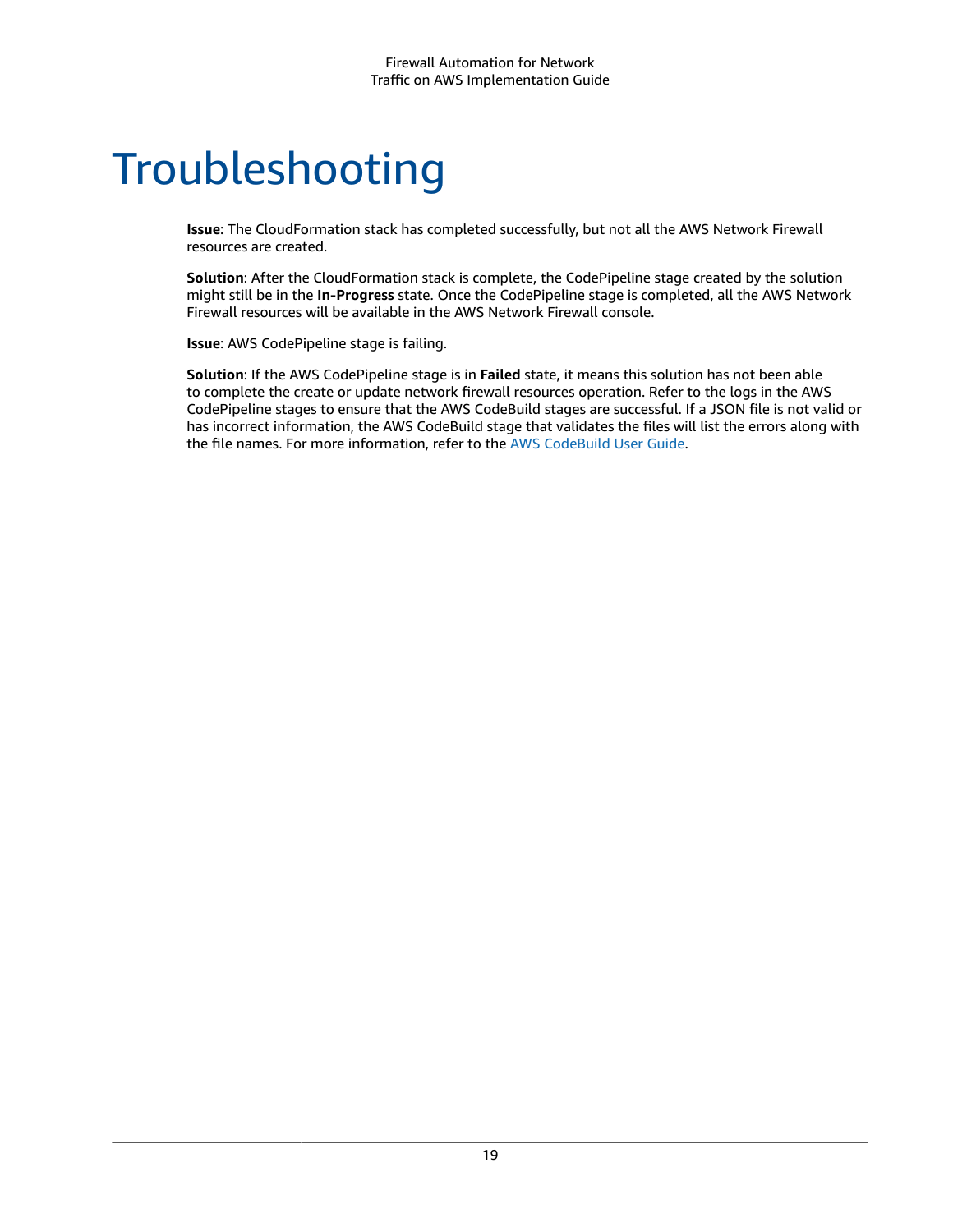# <span id="page-22-0"></span>Uninstall the solution

You can uninstall the Firewall Automation for Network Traffic on AWS solution from the AWS Management Console, or by using the AWS Command Line Interface (AWS CLI).

## <span id="page-22-1"></span>Using the AWS Management Console

- 1. Sign in to the AWS [CloudFormation](https://console.aws.amazon.com/cloudformation/home?) console.
- 2. Select this solution's installation stack.
- 3. Choose **Delete**.
- 4. The following resources will be retained even after the solution is deleted. Refer to the following links to manually delete the resources:
	- AWS [CodeCommit](https://docs.aws.amazon.com/codecommit/latest/userguide/how-to-delete-repository.html) repository
	- Amazon [CloudWatch](https://docs.aws.amazon.com/AmazonCloudWatch/latest/logs/Working-with-log-groups-and-streams.html) log groups
	- Amazon S3 [CodePipeline](https://docs.aws.amazon.com/AmazonS3/latest/userguide/delete-bucket.html) artifact bucket
	- Amazon S3 [CodeBuild](https://docs.aws.amazon.com/AmazonS3/latest/userguide/delete-bucket.html) source code bucket
	- AWS [Network](https://docs.aws.amazon.com/network-firewall/latest/developerguide/firewall-deleting.html) Firewall
	- AWS [Network](https://docs.aws.amazon.com/network-firewall/latest/developerguide/firewall-policy-deleting.html) Firewall firewall policy
	- AWS [Network](https://docs.aws.amazon.com/network-firewall/latest/developerguide/rule-group-deleting.html) Firewall rule groups
	- [Inspection](https://docs.aws.amazon.com/vpc/latest/userguide/working-with-vpcs.html#VPC_Deleting) VPC
	- AWS Transit Gateway [attachment](https://docs.aws.amazon.com/vpc/latest/tgw/tgw-vpc-attachments.html#delete-vpc-attachment)

### <span id="page-22-2"></span>Using AWS Command Line Interface

Determine whether the AWS Command Line Interface (AWS CLI) is available in your environment. For installation instructions, refer to What Is the AWS [Command](https://docs.aws.amazon.com/cli/latest/userguide/cli-chap-welcome.html) Line Interface in the *AWS CLI User Guide*. After confirming that the AWS CLI is available, run the following command.

\$ aws cloudformation delete-stack --stack-name *installation-stack-name*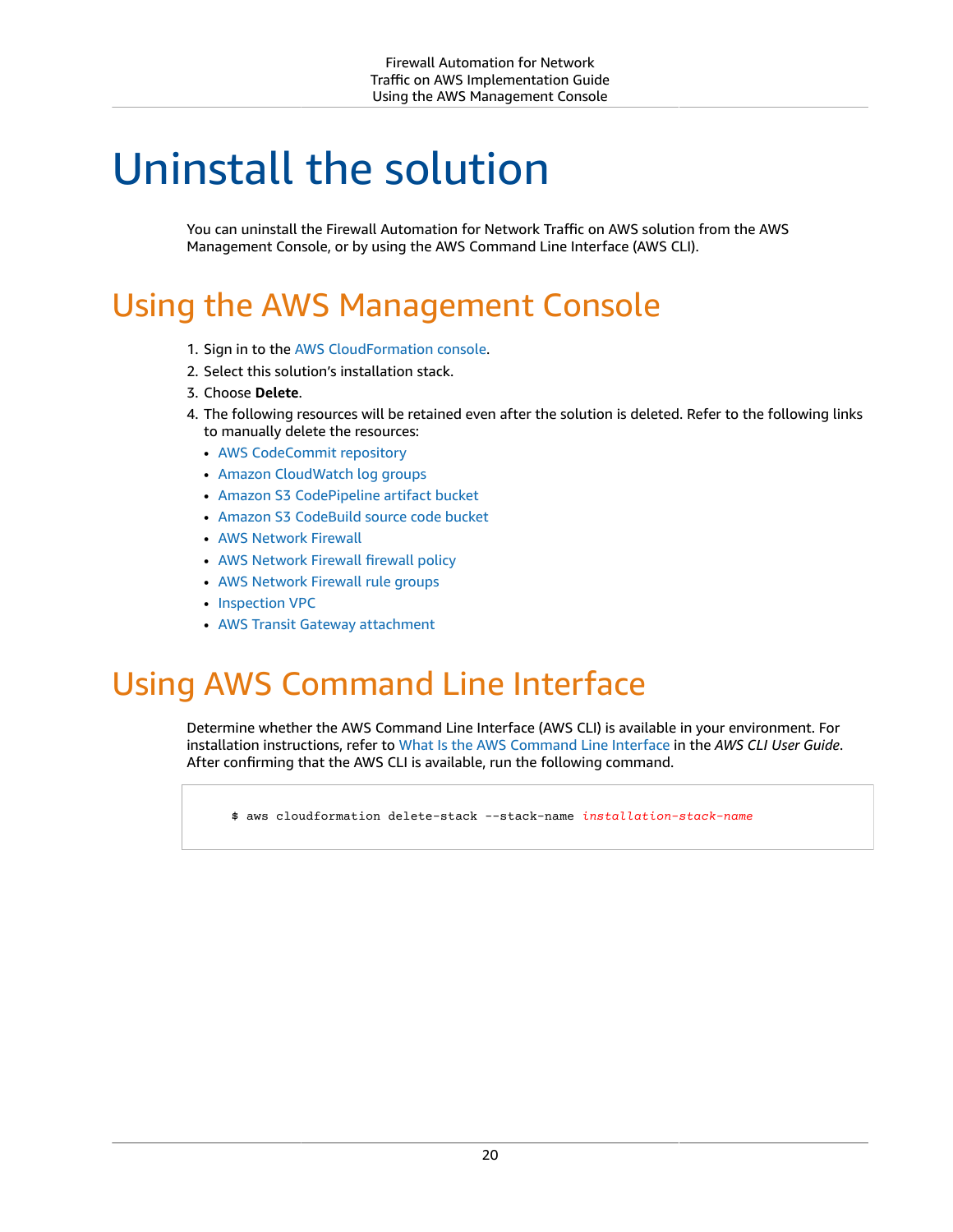# <span id="page-23-0"></span>Collection of operational metrics

This solution includes an option to send anonymous operational metrics to AWS. We use this data to better understand how customers use this solution and related services and products. When invoked, the following information is collected and sent to AWS:

- **Solution ID:** The AWS solution identifier
- **Unique ID (UUID):** Randomly generated, unique identifier for each Firewall Automation for Network Traffic on AWS deployment
- **Timestamp:** Data-collection timestamp
- **Number of CloudFormation Stacks deployed in the account**
- **Number of Firewalls managed**
- **Number of Firewall Policies managed**
- **Number of stateful rule groups deployed**
- **Number of stateless rule groups deployed**
- **Number of Suricata rules deployed**
- **Network Firewall Destination Type**
- **Network Firewall Log Type**

AWS owns the data gathered through this survey. Data collection is subject to the AWS [Privacy](http://aws.amazon.com/privacy/) Policy. To opt out of this feature, modify the AWS CloudFormation template mapping section from:

```
"Send" : {
    "AnonymousUsage" : { "Data" : "Yes" }
    },
```
to:

```
"Send" : {
    "AnonymousUsage" : { "Data" : "No" }
    },
```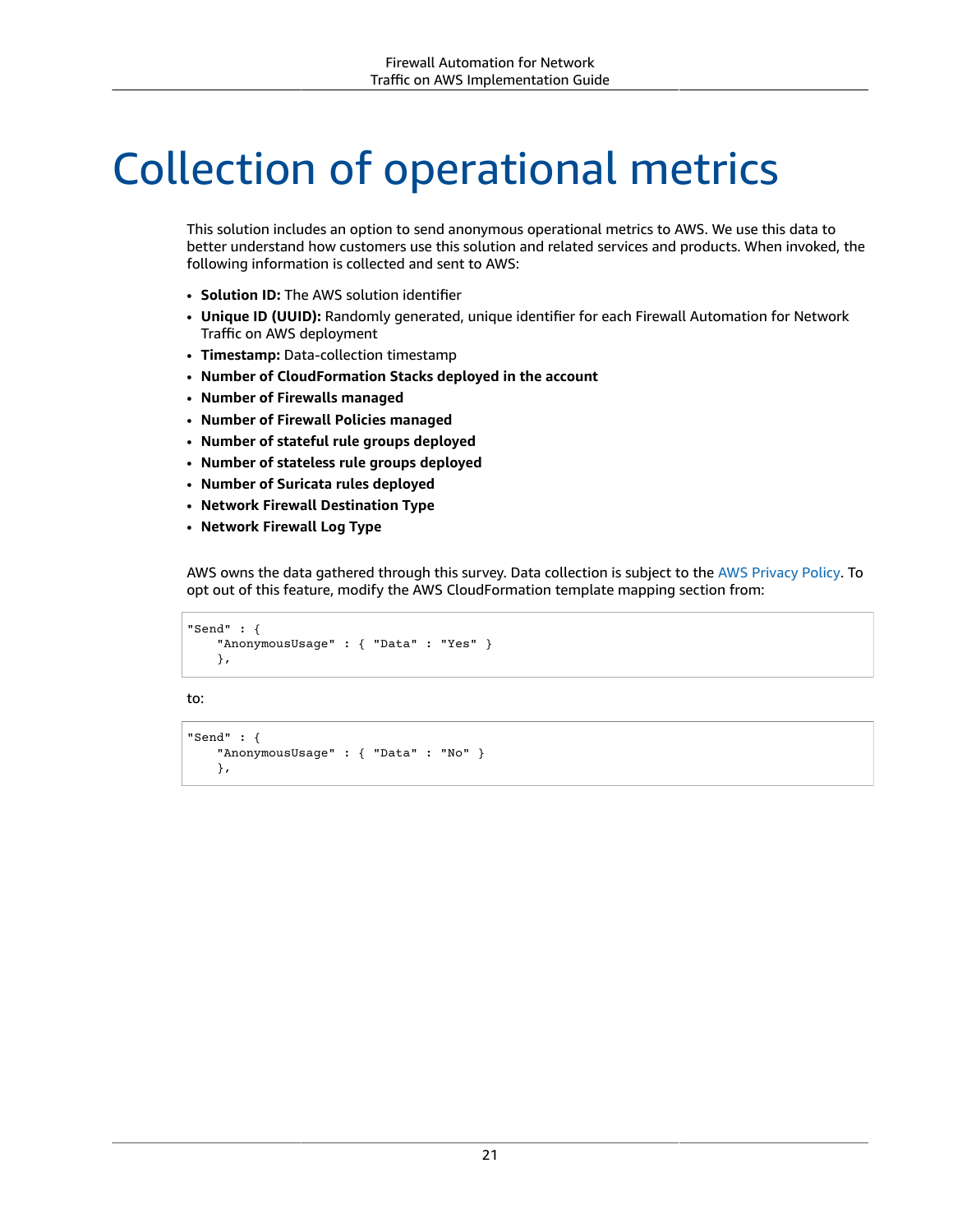## <span id="page-24-0"></span>Source code

Visit our GitHub [repository](https://github.com/awslabs/aws-network-firewall-deployment-automations-for-aws-transit-gateway) to download the source files for this solution and to share your customizations with others. The Firewall Automation for Network Traffic on AWS template is generated using the AWS Cloud [Development](http://aws.amazon.com/cdk/) Kit (CDK) (AWS CDK). Refer to the [README.md](https://github.com/awslabs/aws-network-firewall-deployment-automations-for-aws-transit-gateway/blob/master/README.md) file for additional information.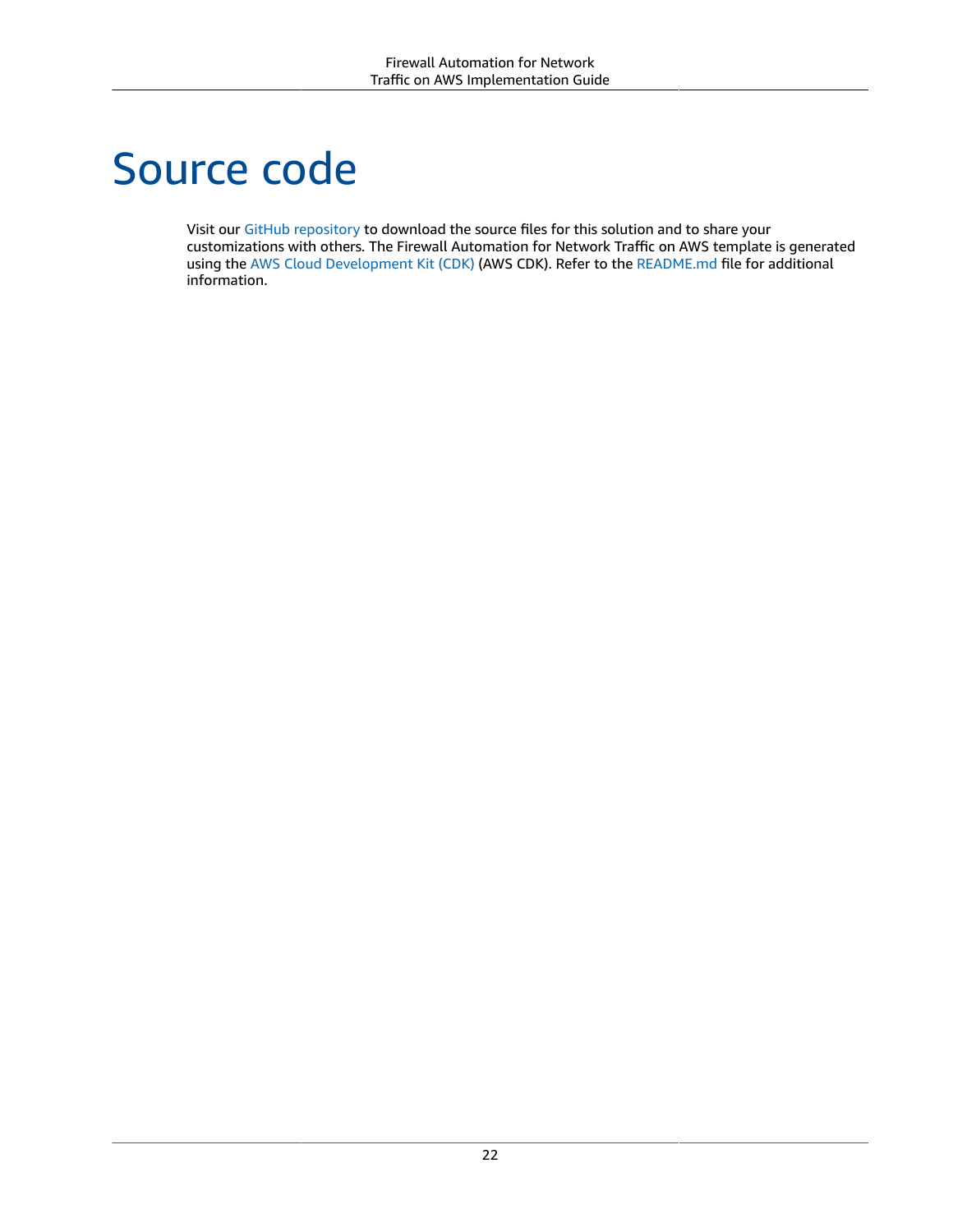# <span id="page-25-0"></span>Revisions

| <b>Date</b>       | Change                                                                                                                    |
|-------------------|---------------------------------------------------------------------------------------------------------------------------|
| February 2021     | Initial release                                                                                                           |
| <b>April 2021</b> | Release v1.0.1: Updated branch name. For more<br>information, refer to the CHANGELOG.md file in<br>the GitHub repository. |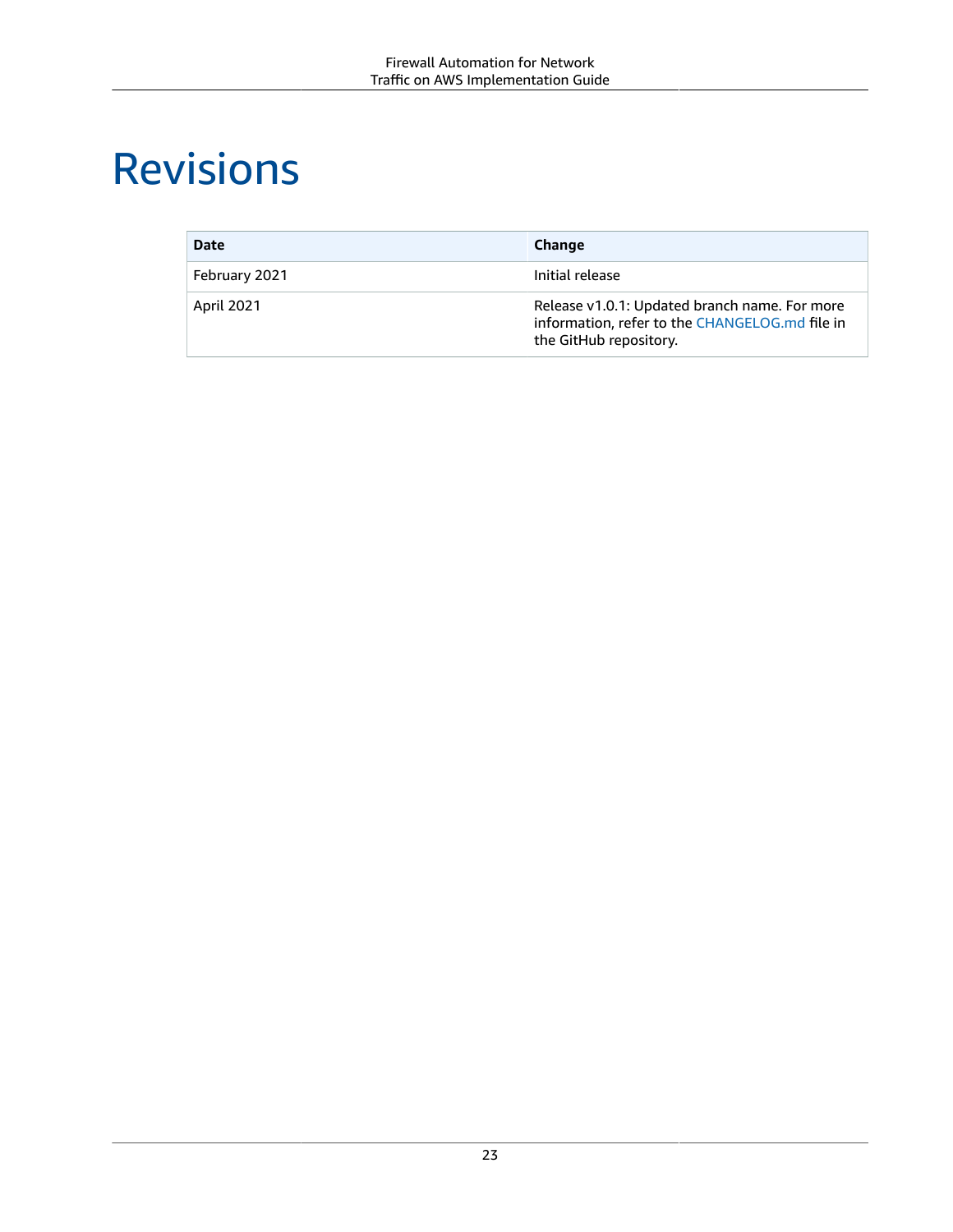# <span id="page-26-0"></span>Contributors

- Lalit Grover
- Nikhil Reddy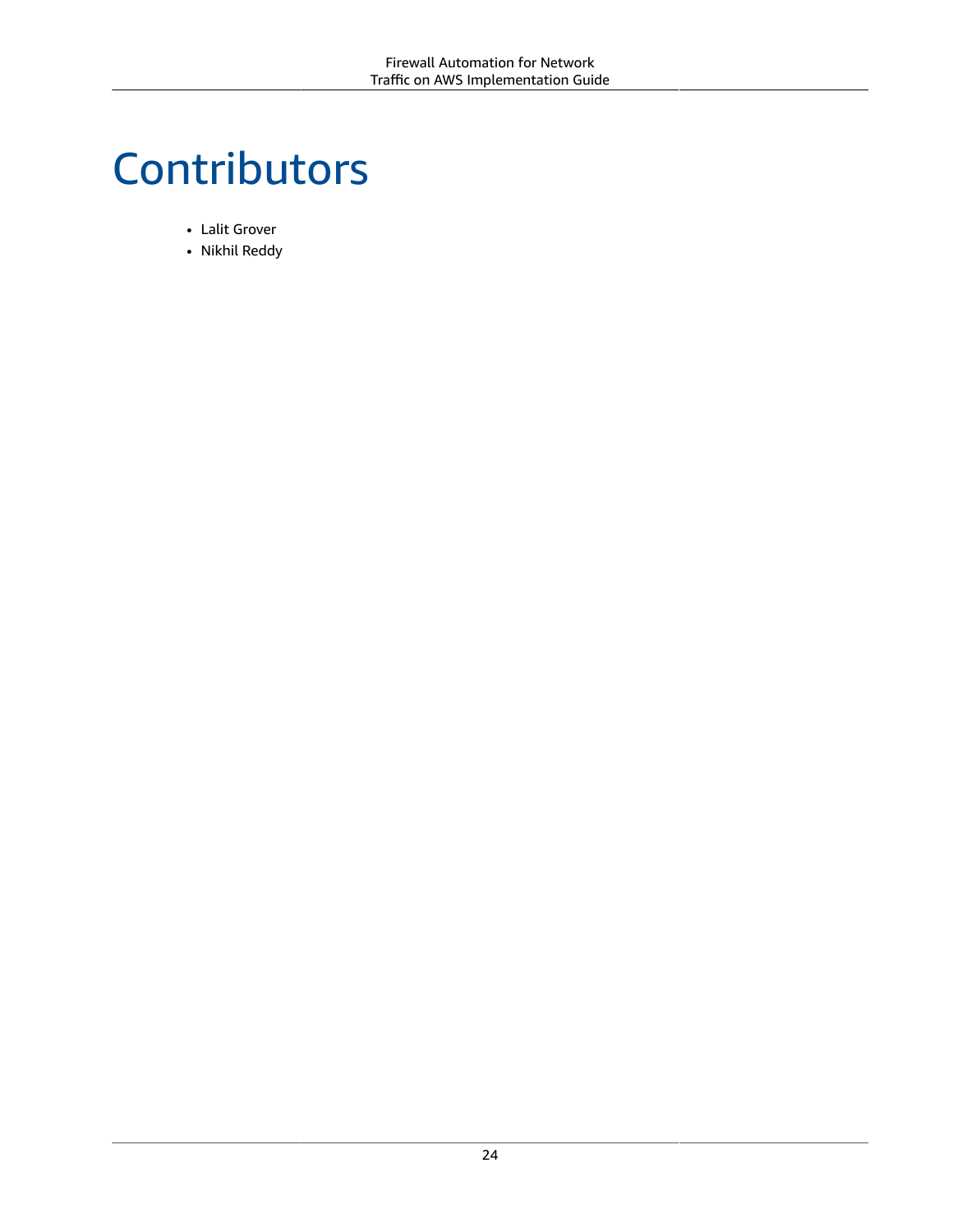# <span id="page-27-0"></span>**Notices**

Customers are responsible for making their own independent assessment of the information in this document. This document: (a) is for informational purposes only, (b) represents AWS current product offerings and practices, which are subject to change without notice, and (c) does not create any commitments or assurances from AWS and its affiliates, suppliers or licensors. AWS products or services are provided "as is" without warranties, representations, or conditions of any kind, whether express or implied. AWS responsibilities and liabilities to its customers are controlled by AWS agreements, and this document is not part of, nor does it modify, any agreement between AWS and its customers.

Firewall Automation for Network Traffic on AWS is licensed under the terms of the of the Apache License Version 2.0 available at The Apache Software [Foundation](https://www.apache.org/licenses/LICENSE-2.0).